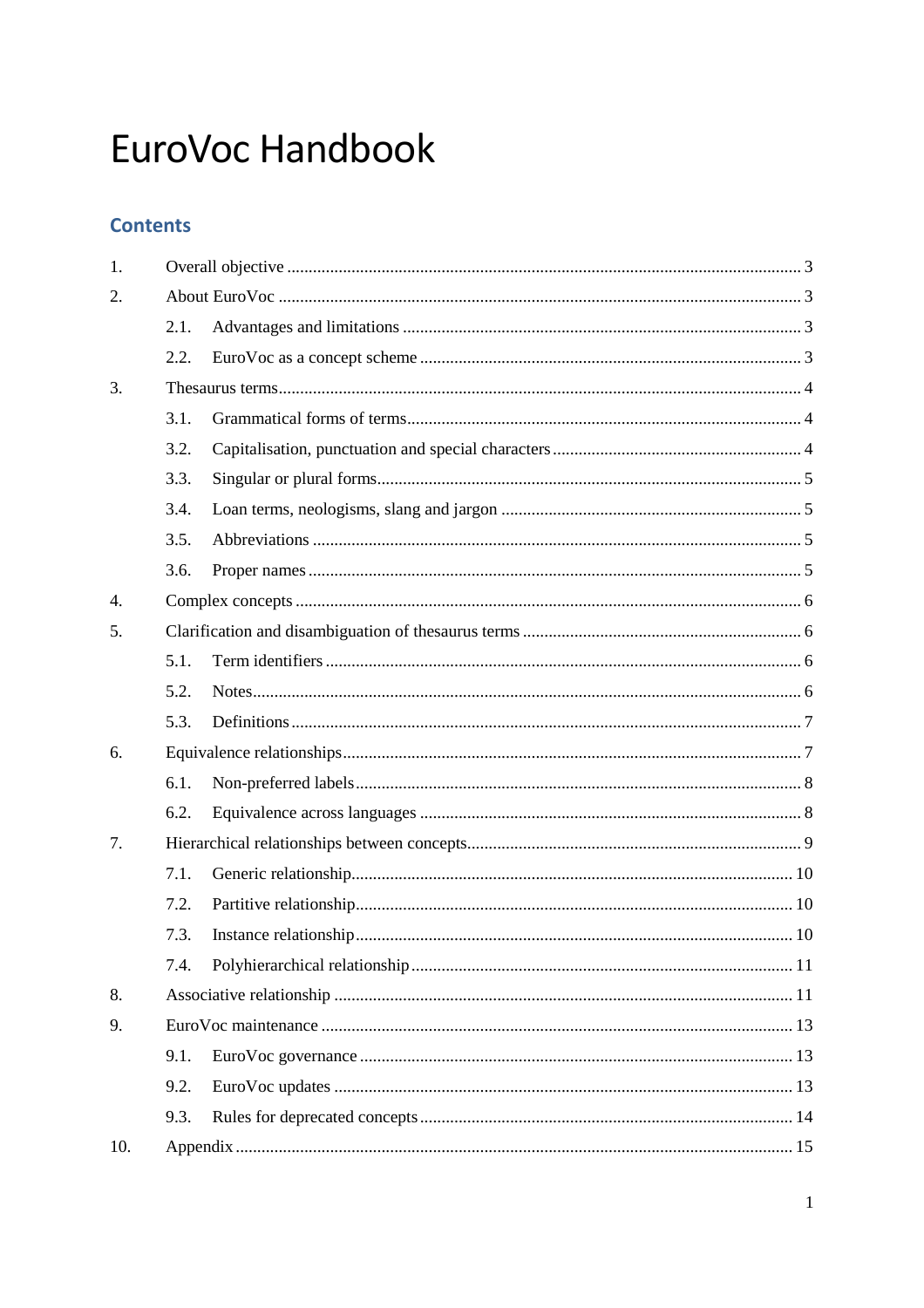| 11. |  |
|-----|--|
| 12. |  |
|     |  |
|     |  |
|     |  |
|     |  |
|     |  |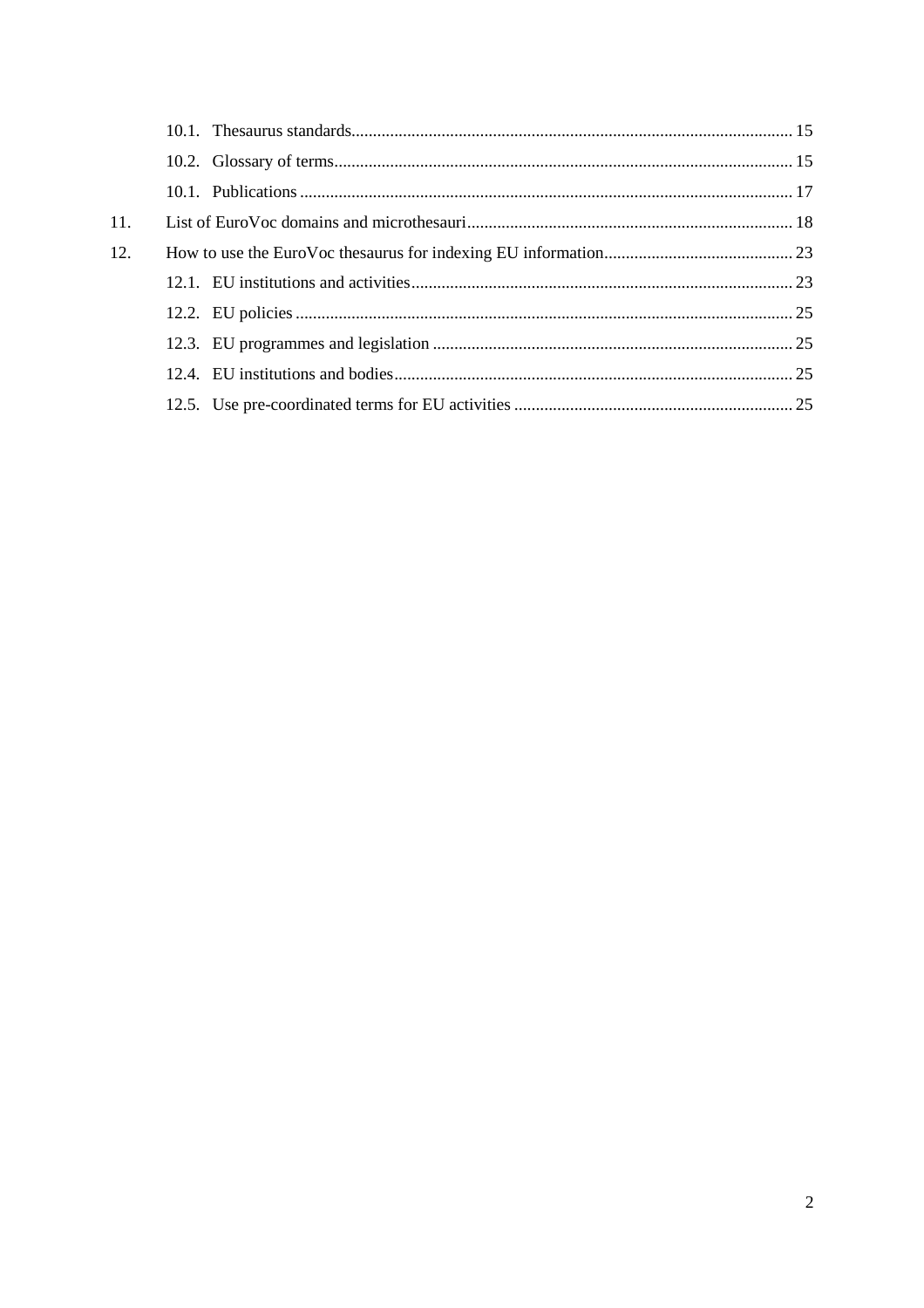## <span id="page-2-0"></span>**1. Overall objective**

The Group Interinstitutional Lex (GIL) EuroVoc Committee requested that the Publications Office provide guidelines for the EuroVoc content development policy.

This handbook sets out the purpose and principles of EuroVoc, the multilingual thesaurus of the European Union, and isto be used as a systematic guide on how to input data and update existing entries.

One of the main challenges when dealing with this handbook wasto adapt the previous guidelines, written in 2013, to the new paradigm of linked data. The current interoperability standards led us to implement some changes in modelling the thesaurus.

The development of an RDF/XML vocabulary to represent thesauri means going beyond the model proposed by International Organization for Standardization (ISO) standards for the construction and maintenance of thesauri.

This draft version aimsto facilitate interinstitutional collaboration between main EuroVoc stakeholders and to guarantee consistency through the systematic use of a standardised approach on how to build and maintain EuroVoc.

<span id="page-2-1"></span>It will be updated as required by a small committee to create the final version.

## **2. About EuroVoc**

EuroVoc is a multilingual thesaurus which was originally created specifically for processing the documentary information produced by EU institutions.

It is a multidisciplinary thesaurus covering domains that are sufficiently wide-ranging as to encompass both EU and national points of view, with a certain emphasis on parliamentary activities.

The original aim of the thesaurus was to provide the information management and dissemination services with a coherent indexing tool for the effective management of their documentary resources.

Today, it enables users to carry out documentary searches using a controlled vocabulary and with the benefit of semantic networks between concepts.

Since Edition 4.4, the EuroVoc thesaurus has been published online in 23 official EU languages, plus Albanian, Macedonian and Serbian.

## **2.1. Advantages and limitations**

<span id="page-2-2"></span>The standardisation of indexing vocabularies allows for more accurate documentary searches through:

- search expansion;
- suggestion of alternative search terms;
- guided conceptual analysis of search topics;
- the ability to browse a hierarchy to identify search concepts.

However, EuroVoc does not cover the various national realities in sufficient detail and its users need to accept that there will be a degree of artificiality in the controlled vocabulary.

#### **2.2. EuroVoc** as a concept scheme

<span id="page-2-3"></span>EuroVoc uses semantic web technologies that reflect World Wide Web Consortium (W3C) recommendations and the latest trends in thesaurus standards.

The EuroVoc thesaurus is based on the Simple Knowledge Organization System [\(SKOS\)](https://www.w3.org/TR/skos-primer/#secdocumentation) model, including Appendix B, 'SKOS eXtension for Labels(SKOS-XL)'.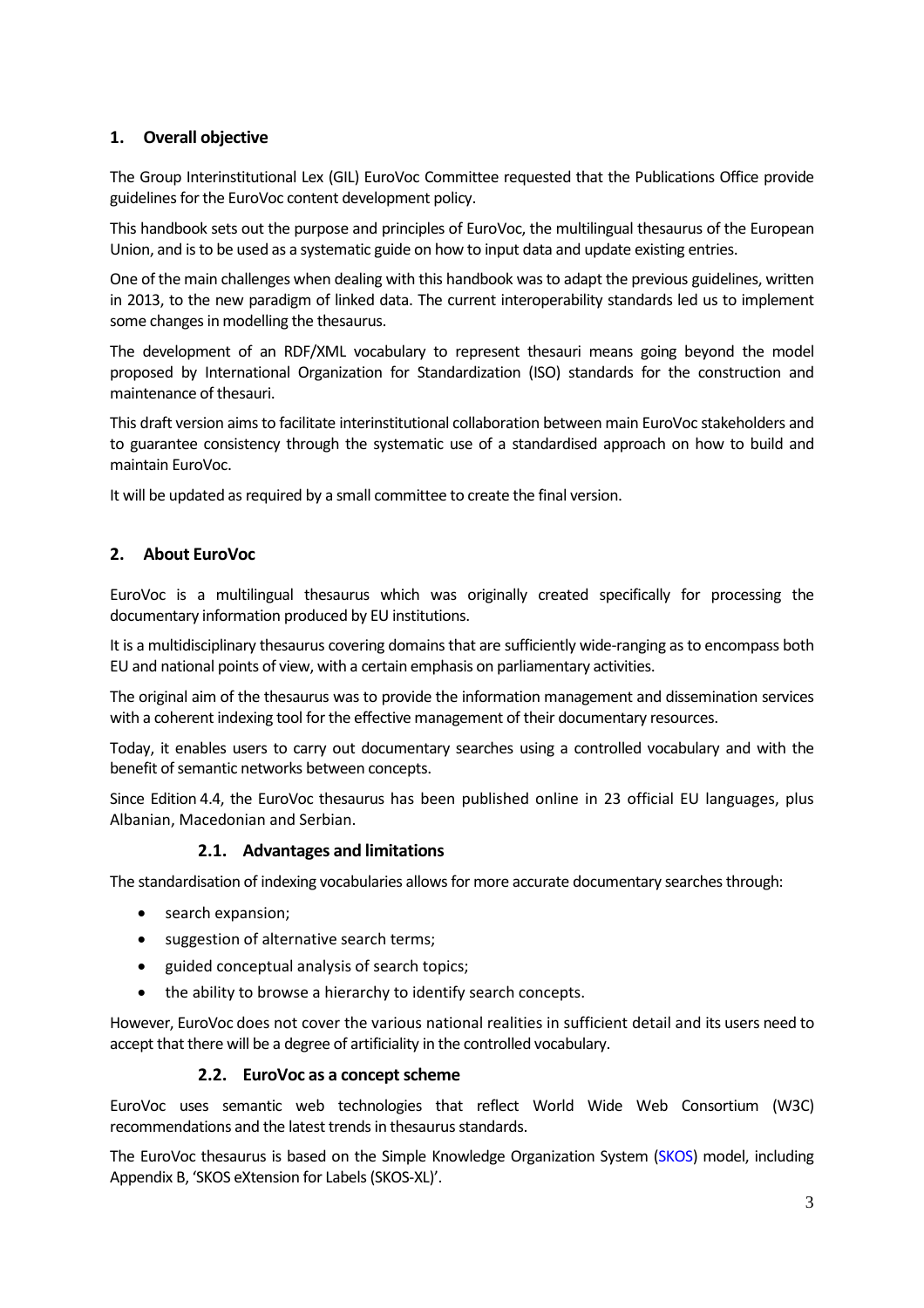The basic elements of a concept scheme are concepts, terms and relations.

## **Concepts**

Concepts are anything we want to represent or discuss in a domain. A concept could also be considered the sum of all the labels/terms used to express it in various languages. All concepts are identified by uniform resource identifiers (URIs).

## **Terms**

A term is a word or phrase used to label a concept in any given language.

For backward compatibility with traditional thesauri, a term is chosen as the preferred one in each language. Preferred labels are traditionally used for library indexing, while in an electronic environment they are used to 'name' the concept when the space is limited and only one term can be displayed.

## **Relations**

EuroVoc's structure lies in the manner in which its concepts are organised using hierarchical and non-hierarchical relations.

In SKOS, hierarchical relations between concepts are expressed by the predicates 'skos:broader' and 'skos:narrower'. These correspond to the classical thesaurus relations 'broader term' (BT) and 'narrower term' (NT), respectively.

For non-hierarchical relations the SKOS relation is 'skos:related' (corresponding to the classical thesaurus relation 'related term' (RT)).

## <span id="page-3-0"></span>**3.** Thesaurus terms

<span id="page-3-1"></span>The terms selected to represent concepts may be single-word terms or multi-word terms.

## **3.1. Grammatical forms of terms**

A thesaurus term should preferably consist of a noun or a noun phrase. Adjectives and adverbs should be avoided unless they have acquired a special meaning.

Examples *big data high-definition television*

If an initial definite/indefinite article is an integral part of a proper name and needs to be searchable, it should be included in the thesaurus term in direct order.

## **3.2. Capitalisation, punctuation and special characters**

<span id="page-3-2"></span>The forms of the terms in each language should be based on the conventions of the language in question.

Apostrophes, hyphens and numerical characters should be avoided.

Example *supply and demand* **NOT** *supply & demand*

However, as they cannot be completely avoided, they should be kept as needed, according to the language usage.

Example (HR) *P2P ekonomija*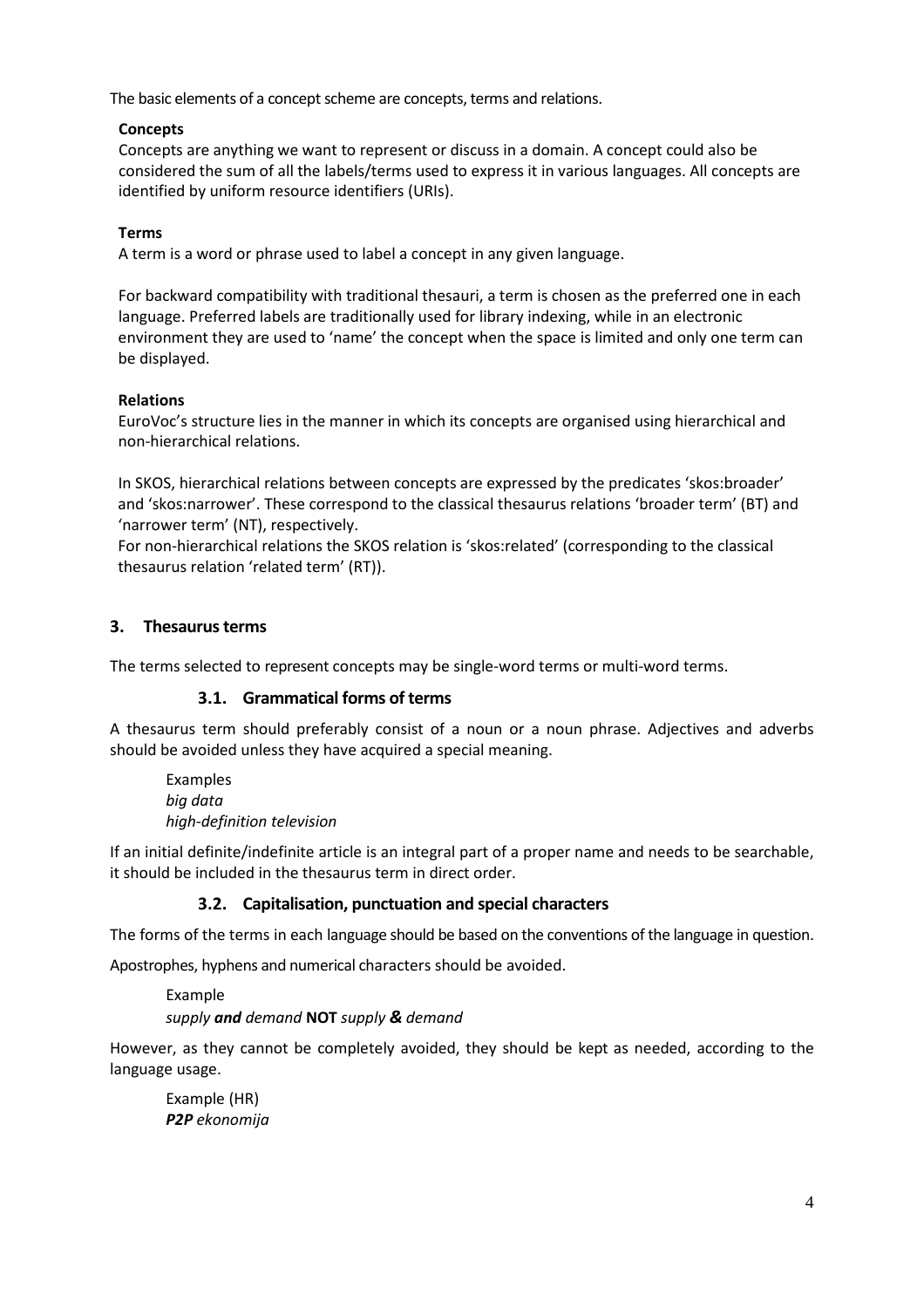## **3.3. Singular or plural forms**

<span id="page-4-0"></span>Different conventions exist in different natural languages regarding the use of singular and plural forms. While French and German tend to use the singular form, in English and Spanish it is usual to base the choice on whether a particular term is a count noun or a mass noun: count nouns (which can form a plural, e.g. in terms of 'how many?') should be expressed in the plural; mass nouns (which normally have no plural, but may sometimes be countable, e.g. in terms of 'how much?') should usually be expressed in the singular.

## **3.4. Loan terms, neologisms,slang and jargon**

<span id="page-4-1"></span>Neologisms are often coined in response to emerging technologies or developments in society or politics. They may be adopted as thesaurus terms once they are judged useful for the retrieval of information.

Example *blog* (used in EN, ES, CE, DA, etc.)

For neologisms linked to EU policy, the preferred label should be the official term and the neologism should be an alternative label, indicated by 'UF' ('used for').

Example *withdrawal from the EU* UF: *Brexit*

## **3.5. Abbreviations**

<span id="page-4-2"></span>Abbreviations have been avoided as far as possible in order to make the thesaurus easier to understand and use.

Only two exceptions are allowed: acronyms/initialisms of well-known international organisations; and acronyms/initialisms of EU bodies where these are mentioned in their founding regulations.

> Examples *Unesco* UF: *United Nations Educational, Scientific and Cultural Organisation*

*Frontex*

UF: *European Border and Coast Guard Agency*

Acronyms/initialisms of EU or international organisations should only be used if they appear on the organisation's website. No artificial translation should be provided.

> Example *AGP* stands for *agreement on government procurement* (in EN; initialism has no translation in other languages)

## **3.6. Proper names**

<span id="page-4-3"></span>Proper names mainly only appear in EuroVoc for places.

If commonly used in EU jargon, proper names of persons can be used as non-preferred terms.

Example *Schuman plan* USE: *history of Europe*

For EU countries, regions or institutions and bodies, the preferred term should follow the *[Interinstitutional Style Guide](http://publications.europa.eu/code/en/en-000100.htm)*.

For the preferred term, use the short name (geographical name), and for the non-preferred label, the official name (protocol name).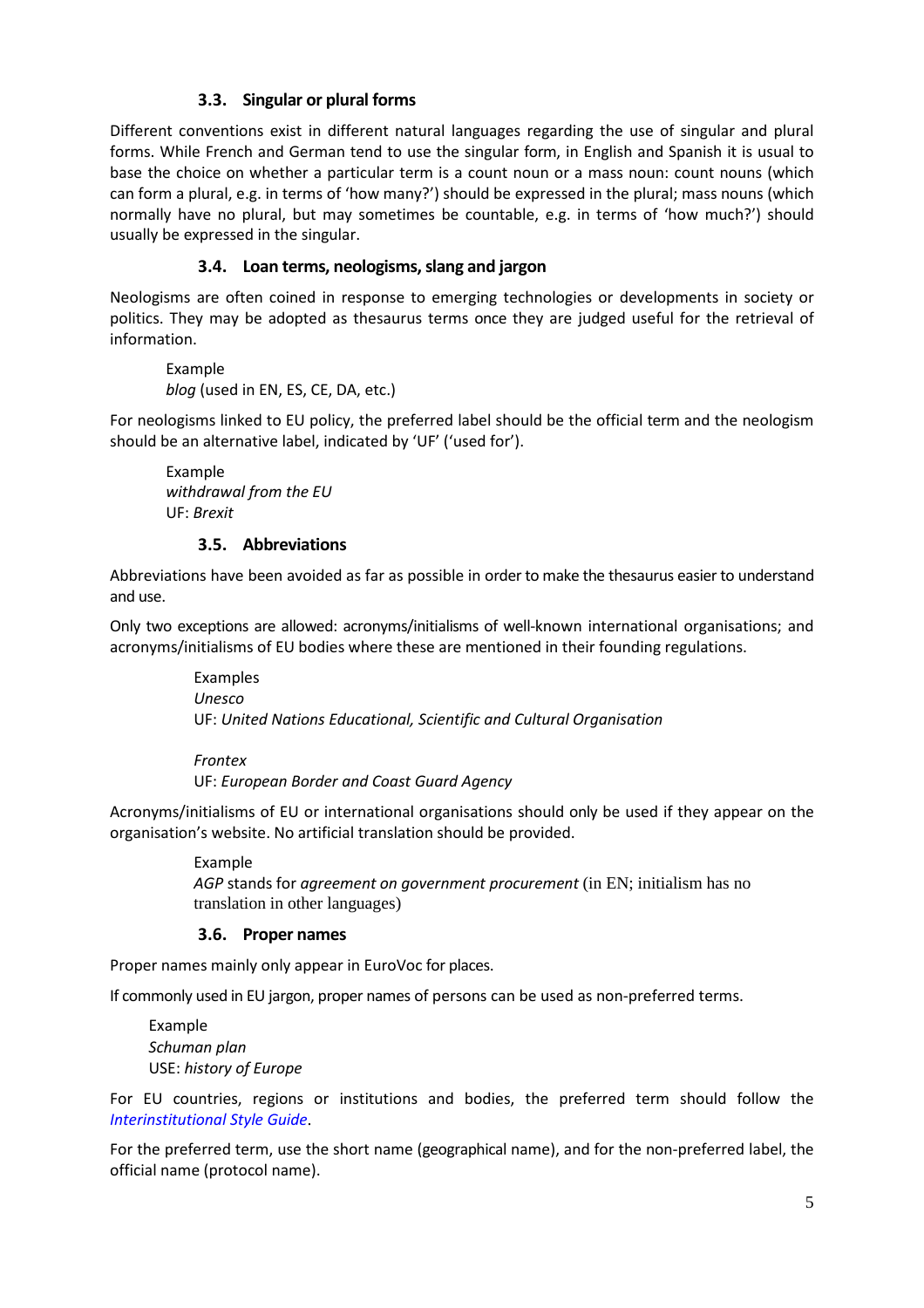Example Preferred term: *Czechia* Non-preferred term: *Czech Republic*

## <span id="page-5-0"></span>**4. Complex concepts**

Concepts range from very simple to very complex and are very often conveyed by compound terms.

The introduction of complex concepts tends to increase the degree of specificity; the decision to include/accept complex concepts can be a difficult and subjective one.

They may be used to describe EU-specific policies.

Examples *deepening of the European Union EU growth strategy digital single market*

Compound terms may be use to clarify terms that are too generic and could lead to ambiguity.

Example *outbreak* USE: *disease outbreak*

#### <span id="page-5-1"></span>**5. Clarification and disambiguation of thesaurusterms**

The scope of each term is limited to one meaning within the domain of the thesaurus.

If the context provided by the hierarchy of broader and narrower concepts linked to the concept in question is insufficient to elucidate the intended scope, additional measures should be applied.

#### **5.1. Term identifiers**

<span id="page-5-2"></span>When homographs are taken as preferred labels or non-preferred labels, their meaning is clarified by adding a qualifier in parentheses.

Example *Land (Germany)*

Where the EU complements Member States' actions in accordance with the Treaty on the Functioning of the European Union, EuroVoc uses compound terms ending with '(EU)'.

Examples *Court of Justice (EU) research expenditure (EU)*

#### **5.2. Notes**

<span id="page-5-3"></span>If the use of a term needs clarification, notes should be created.

#### **Scope notes**

A scope note (SN) clarifies the intended use of a term within the thesaurus.

Examples

To be used in combination with market sectors.

Use in connection with the institution concerned.

Where reference is made to other concepts in a scope note, a corresponding scope note should be provided for each of those concepts.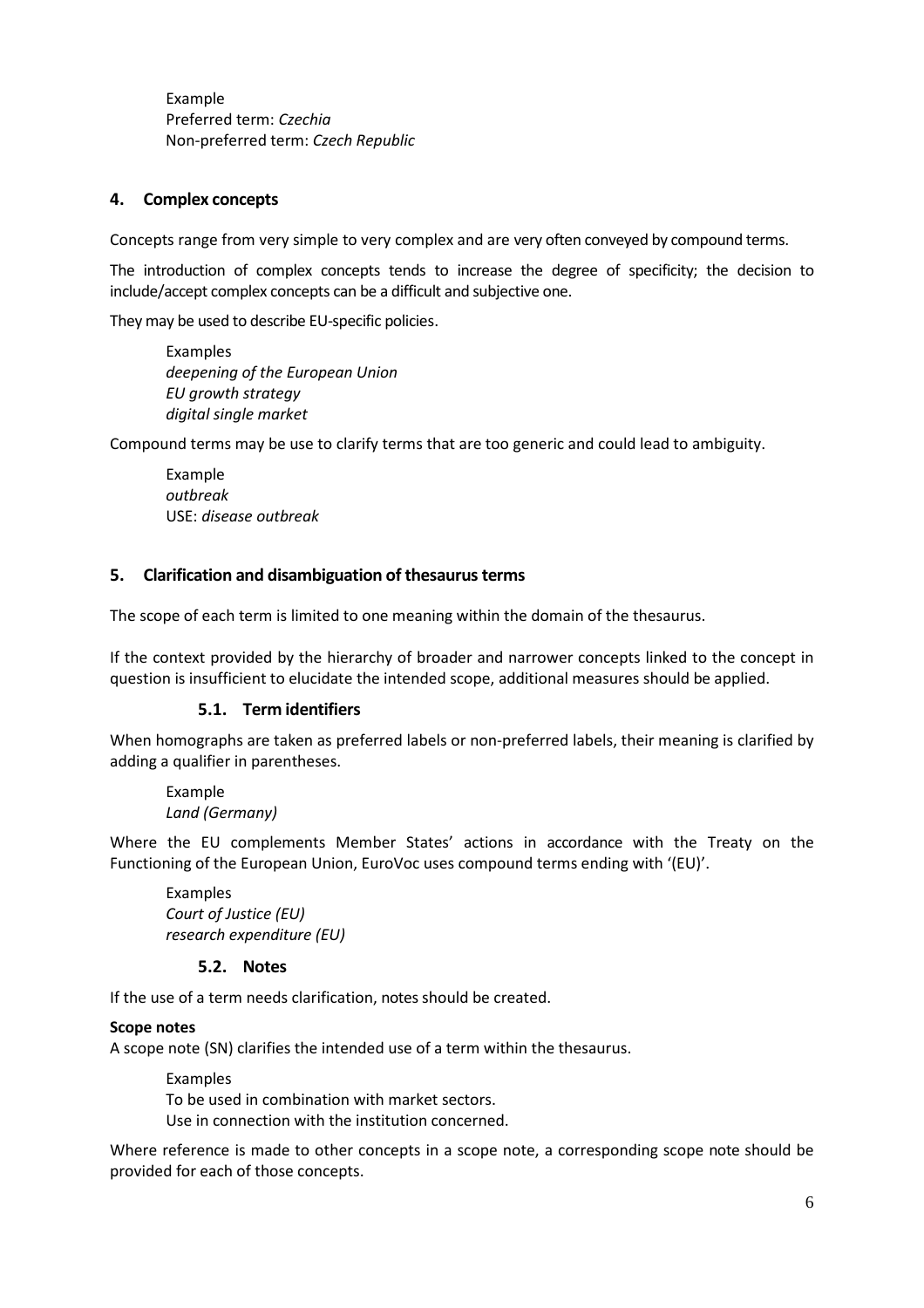Example *aviation security* SN: Do not confuse with *air safety.*

*air safety* SN: Do not confuse with *aviation security.*

## **Editorial notes**

The SKOS model allows for the introduction of editorial notes – non-formal information concerning a concept (e.g. references to IATE or EUR-Lex). These are not published.

#### **History notes**

When a thesaurus is updated, changes in terms can affect the retrievability of a concept.

In such cases a history note (HN) must be created.

Example *EU act* HN: With the entry into force of the Treaty of Lisbon on 1 December 2009, the names *European Union* or *EU* have replaced *European Community*, *Community* or *EC.*

## **5.3. Definitions**

<span id="page-6-0"></span>While a scope note describes the intended scope of a concept within EuroVoc, a definition clarifies the meaning of the concept.

Additionally, for EU concepts, adding a definition improves the quality of indexing and/or information retrieval.

Example *integrated maritime policy* Definition:

EU policy with the aim to foster coordinated and coherent decision-making to maximise the sustainable development, economic growth and social cohesion of Member States, in particular with regard to coastal, insular and outermost regions in the Union, as well as maritime sectors.

The source of each definition should be recorded alongside the definition itself for the English version but not for the translations.

## <span id="page-6-1"></span>**6. Equivalence relationships**

Sometimes more than one term is available in a language to represent a concept. Where multiple terms corresponding to the same concept are included, one should be designated as the preferred label and the others as non-preferred labels.

The equivalence relationship between preferred and non-preferred labels is shown by the following signifiers.

'UF', placed in front of the non-preferred label.

Example *technology park* UF: *science park*

'USE', placed in front of the preferred label.

Example *science park*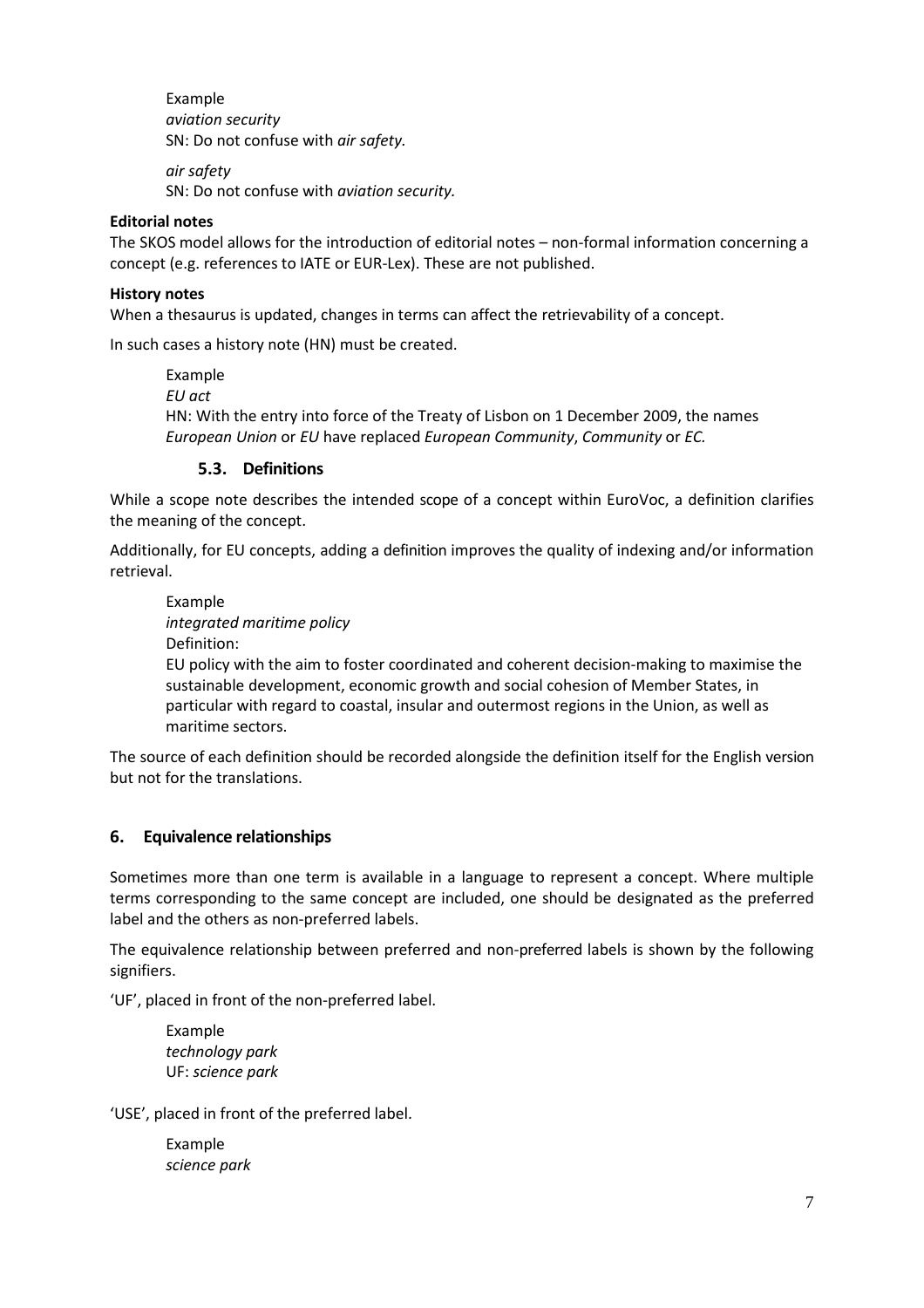#### USE: *technology park*

#### **6.1. Non-preferred labels**

<span id="page-7-0"></span>In EuroVoc, reciprocity between preferred labels and non-preferred labels applies to general situations where terms are synonyms, quasi-synonyms or where a term is regarded as unnecessarily specific and is represented by another term with a broader scope.

Various types of synonyms can be found, and the most common classes of synonyms are the following.

Terms of different linguistic origins.

Example (FR) *lobby* USE: *groupe d'intérêt*

Variant forms of a concept.

Example *aged person* USE: *elderly person*

Variant names for emergent concepts.

Example *collaborative economy* UF: *collaborative consumption; on-demand economy; peer-to-peer economy; sharing economy*

Near-synonyms or terms considered different in ordinary use but treated as synonyms for indexing purposes.

Example *slaughter of livestock* USE: *slaughter of animals*

Current terms versus outdated or deprecated terms.

Example *invalid* USE: *physically disabled*

Abbreviations or acronyms/initialisms and full names.

Example *United Nations Educational, Scientific and Cultural Organisation* USE: *Unesco*

Common terms and EU jargon (EU programmes, directives, etc.).

Example *Registration, Evaluation, Authorisation and Restriction of Chemicals; REACH* USE: *chemicals legislation*

Finally, for some terms, antonyms – i.e. words opposite in meaning to one another – are provided. Example *technological dependence*

USE: *technological independence*

#### **6.2. Equivalence acrosslanguages**

<span id="page-7-1"></span>All languages have equal status in EuroVoc and each concept should be represented in all languages with exact or semi-equivalence.

**Exact equivalence.** A concept is represented in all languages and it is possible to identify preferred labels that are semantically and culturally equivalent.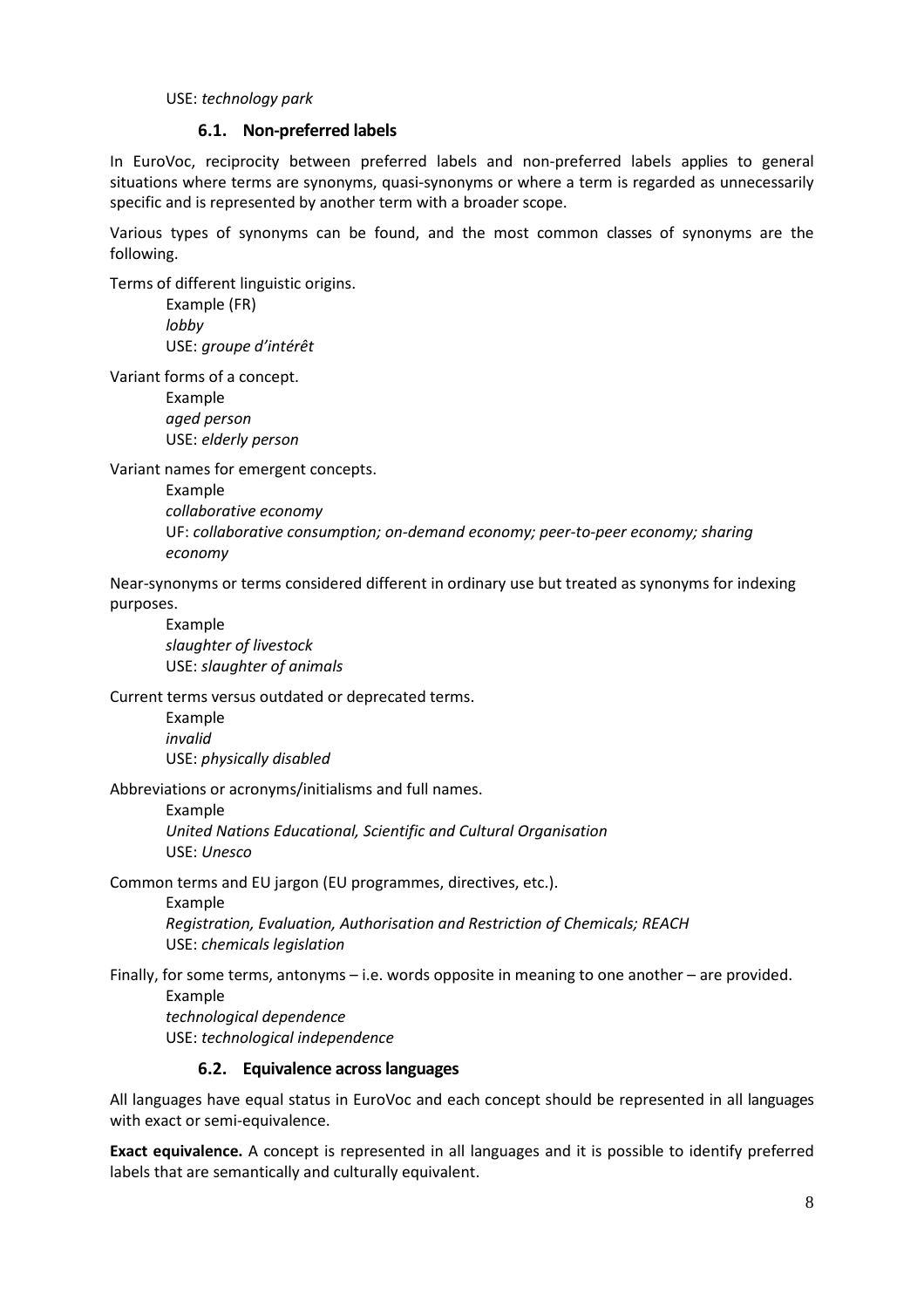Example *rail network* (EN) / *réseau ferroviaire* (FR) / *Schienennetz* (DE)

**Inexact or near-equivalence.** The terms found in different languages sometimes carry a small difference in scope, perhaps due to differences of culture, connotation or appreciation (similar to the case of quasi-synonyms within a single language).

Example *marital status* (EN) / *situation de famille* (FR)

**Partial equivalence.** One language has no term that accurately represents the concept for which a label is needed.

Example *gender equality* (EN) / *égalité homme-femme* (FR)

When the source term does not have an equivalent in all official EU languages, the following solutions are recommended.

In the source language, transform the preferred label that does not have an equivalent in the target language into a non-preferred label. This non-preferred label can then be linked to a more general preferred label.

## Example

*lustration* does not have an exact equivalent in all official EU languages. It will be added to the entry for *transitional justice.*

Create an equivalent term.

#### Example

*Обществена поръчка* is the BG term for both *public contract* and *public procurement. Обществена поръчка* will be used for the concept of *public procurement. договор за обществена поръчка* will be created for the concept of *public contract.*

## <span id="page-8-0"></span>**7. Hierarchical relationships between concepts**

Hierarchical relationships should be established between two concepts when the scope of one falls completely within the scope of the other.

In hierarchical relations the broader concept represents a class and narrower concepts refer to its members or parts.

The hierarchical relationship clarifies the meaning of the concept in its context.

It allows for more accurate documentary searches, search expansion, guided conceptual analysis of a search topic or the option of browsing a conceptual hierarchy to identify search terms.

The hierarchical relationship is indicated by the following abbreviations.

**'BT' ('broader term' or generic term).** Used to indicate the relationship of the specific concept to a more generic one, together with an indication of the number of hierarchical steps between the specific term and each broader term.

Example *standard* BT1: *standardisation* BT2: *technical regulations*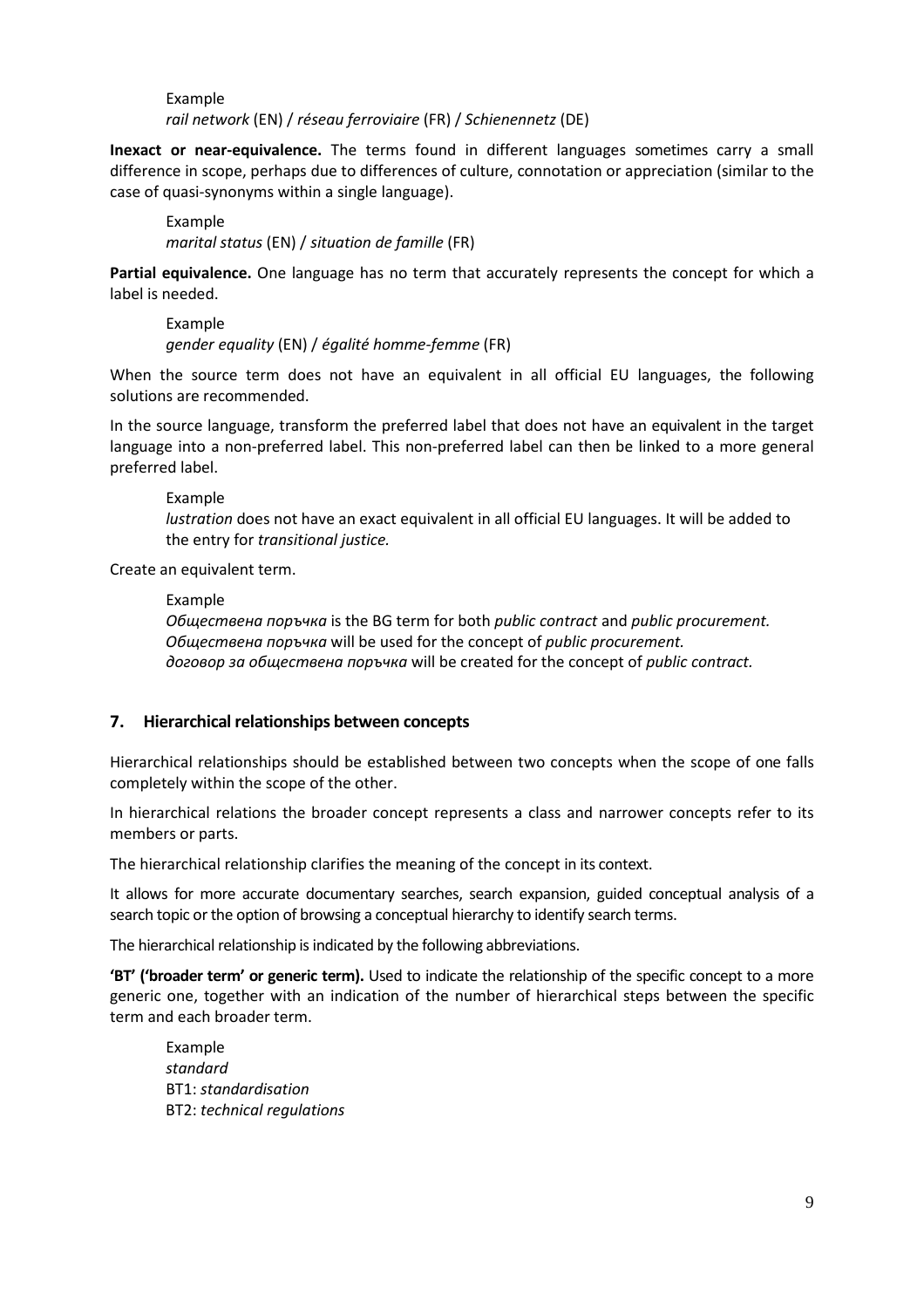**'NT' ('narrower term' or specific term).** Used to indicate the relationship of the generic concept to a more specific one, together with an indication of the number of hierarchical steps between the broader term and each narrower term.

Example *standardisation* NT1: *approval* NT2: *Community certification*

The hierarchical relationship may be one of three types, corresponding to three logically different situations as follows.

## **7.1. Generic relationship**

<span id="page-9-0"></span>The generic relationship identifies the link between a class/category (broader term or top term) and its members.

Example *protected area* NT: *national park* NT: *nature reserve*

#### **7.2. Partitive relationship**

<span id="page-9-1"></span>The partitive relationship concerns a limited number of situations in which the name of a part indicates the name of the whole, regardless of the context. The name of the whole represents the generic concept and the name of the part the specific term(s) of the concept. In EuroVoc, it applies mainly to the following classes of terms.

#### **Disciplines or areas of knowledge**

Example *chemistry* NT1: *analytical chemistry* NT1: *biochemistry* NT1: *electrochemistry* NT1: *photochemistry*

#### **Hierarchised social structures**

Example *bureau of parliament* NT1: *Deputy Speaker of Parliament* NT1: *Speaker of Parliament* NT1: *treasurer*

#### **7.3. Instance relationship**

<span id="page-9-2"></span>The instance relationship links a general concept, such as a class of things or events, and an individual instance of that class, which is often represented by a proper name.

Example *ocean* (class) NT1: *Antarctic Ocean* NT1: *Arctic Ocean* NT1: *Atlantic Ocean* NT1: *Indian Ocean* NT1: *Pacific Ocean*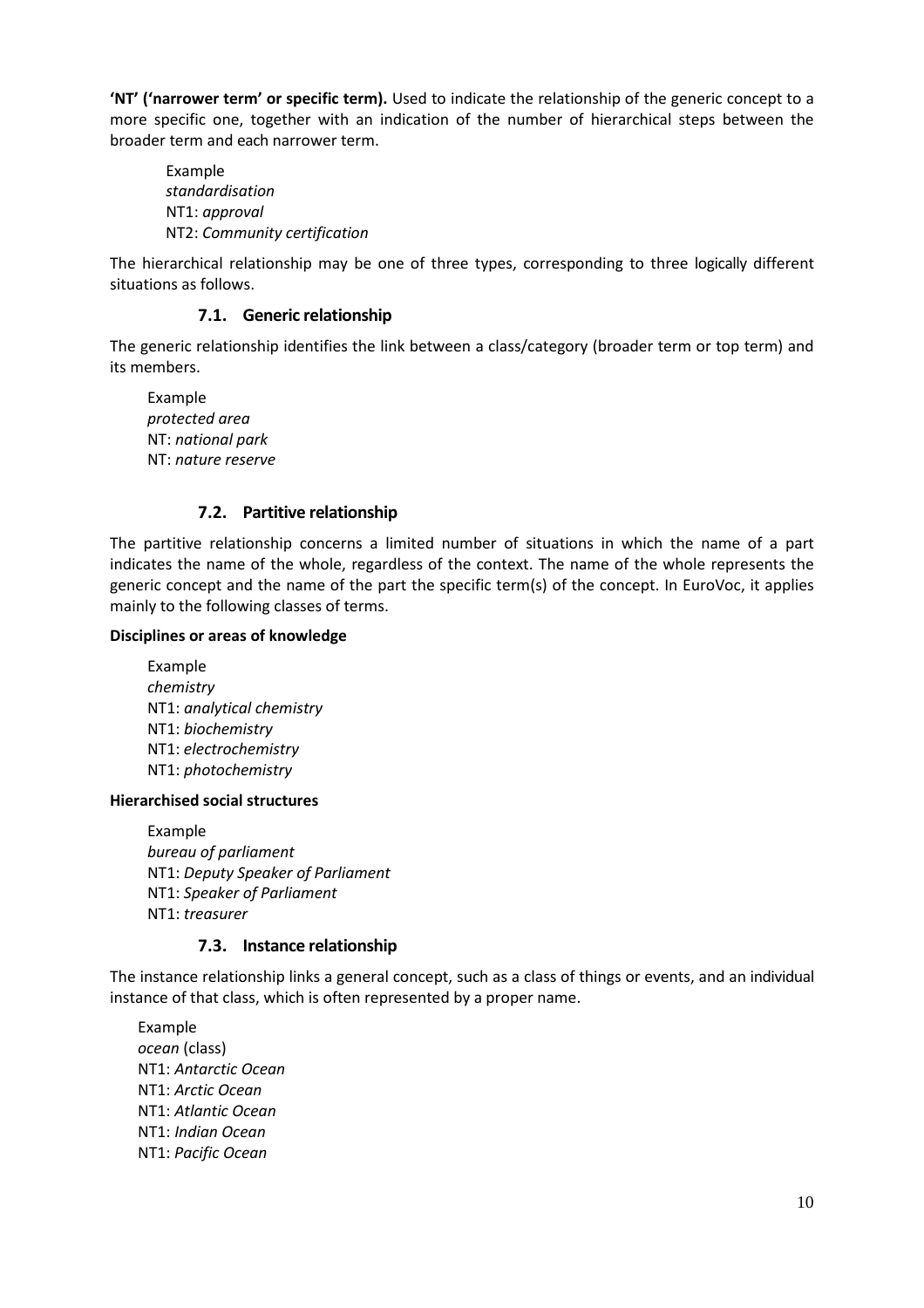## **7.4. Polyhierarchical relationship**

<span id="page-10-0"></span>Some concepts can belong to several domains at once for logical reasons.

One of EuroVoc's distinctive features is its limitation of polyhierarchy. Concepts which could fit into a number of subject fields are generally assigned only to the field that seems the most logical for users.

For example, the concepts connected to the various EU policies, which could logically belong to the domain 'EUROPEAN UNION', are actually found in the domain to which they directly relate.

Examples *common agricultural policy* belongs to domain 56, 'AGRICULTURE, FORESTRY AND FISHERIES'. *EU research policy* belongs to domain 64, 'PRODUCTION, TECHNOLOGY AND RESEARCH'.

Concepts connected to the industrial sector that could logically belong to the domain 'INDUSTRY' are mainly found in the domain to which they directly relate.

Examples *food industry* belongs to microthesaurus (MT) 6031, 'agri-foodstuffs'. *energy industry* belongs to MT 6606, 'energy policy'.

However, polyhierarchy is accepted in the thesaurus for domain 72, 'GEOGRAPHY'. Concepts which belong to this domain can be subordinated to a number of broader terms and can belong to multiple microthesauri.

Example *Panama* belongs to: MT 7216, 'America' MT 7231, 'economic geography' MT 7236, 'political geography'

## <span id="page-10-1"></span>**8. Associative relationship**

The associative relationship refers to the association between two concepts that are not hierarchically related, but are semantically or conceptually associated.

The associative relationship between concepts must be made explicit because it suggests to the indexer concepts with connected or similar meanings that could be used for indexing or searching.

It is shown by the abbreviation 'RT' ('related term'), placed before associated concepts.

Example *standardisation* RT: *European standardisation body* RT: *industrial cooperation* RT: *labelling* RT: *mutual recognition principle* RT: *quality label* RT: *technical barrier*

The associative relationship between two concepts is reciprocal.

Example *credit guarantee* RT: *financial solvency*

*financial solvency* RT: *credit guarantee*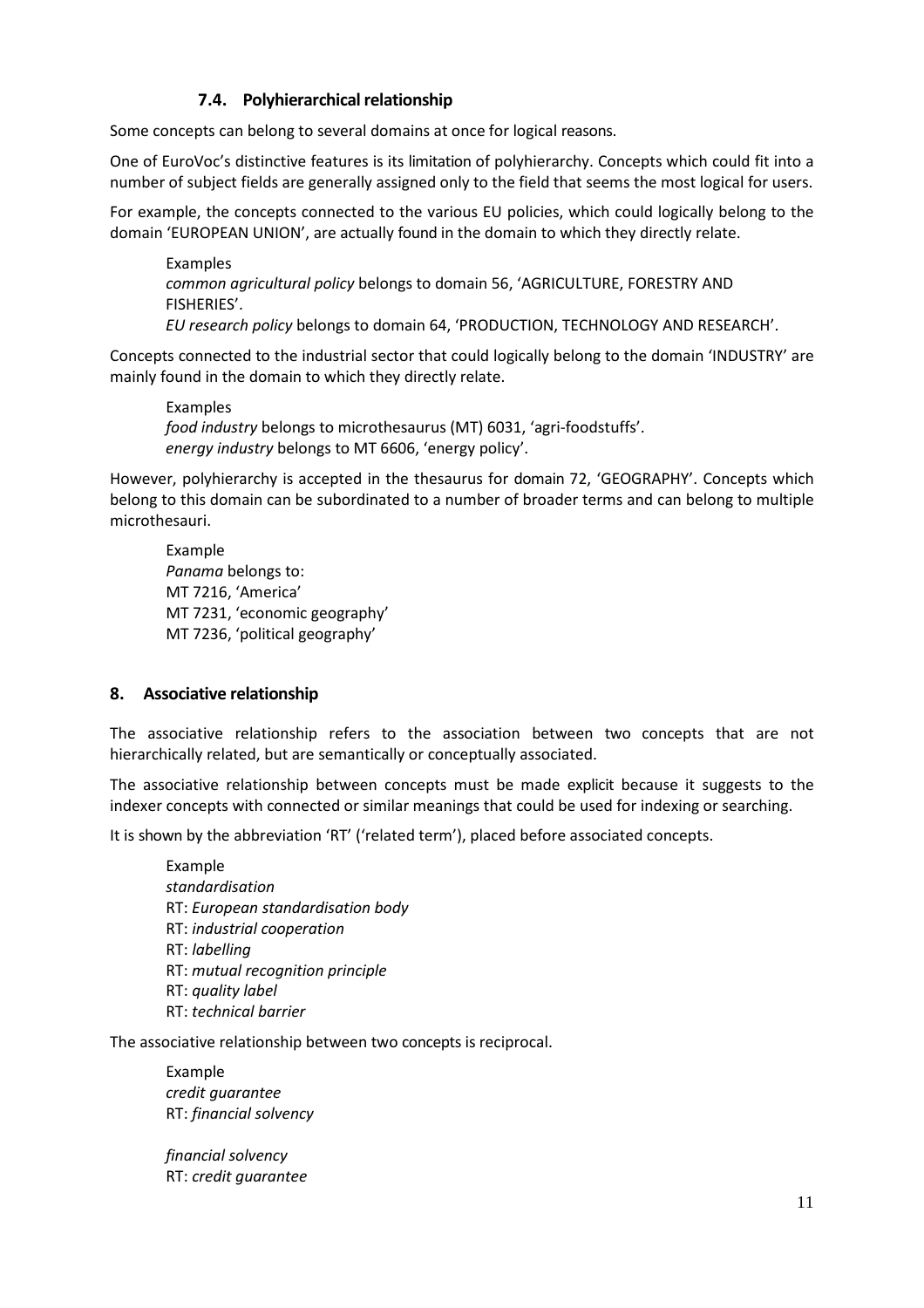There is no associative relationship between concepts under the same top term. For instance, there is no associative relationship between 'gaming' and 'sport', concepts which are subordinated to the same top term: 'leisure' (in microthesaurus 2826, 'social affairs').

Possible cases of associative linkage include the following.

A discipline or field of study and the objects or phenomena studied.

Example *sea fish* RT: *sea fishing*

An operation or process and its agent or instrument.

Examples *frontier* RT: *border control*

*identity document* RT: *police checks*

*harvest* RT: *harvester*

An action and the product of the action.

Example *food processing* RT: *agri-foodstuffs*

An action and its recipient or target.

Example *integration of migrants* RT: *migrant worker*

Objects or materials and their defining properties.

Example *explosive* RT: *dangerous substance*

Concepts linked by causal dependence.

Example *motherhood* RT: *maternity leave*

An object or process and its counteragent.

Example *insect* RT: *insecticide*

A compound term and the noun that is its focus, if the two do not have a true hierarchical relationship.

Example *central bank* RT: *bank*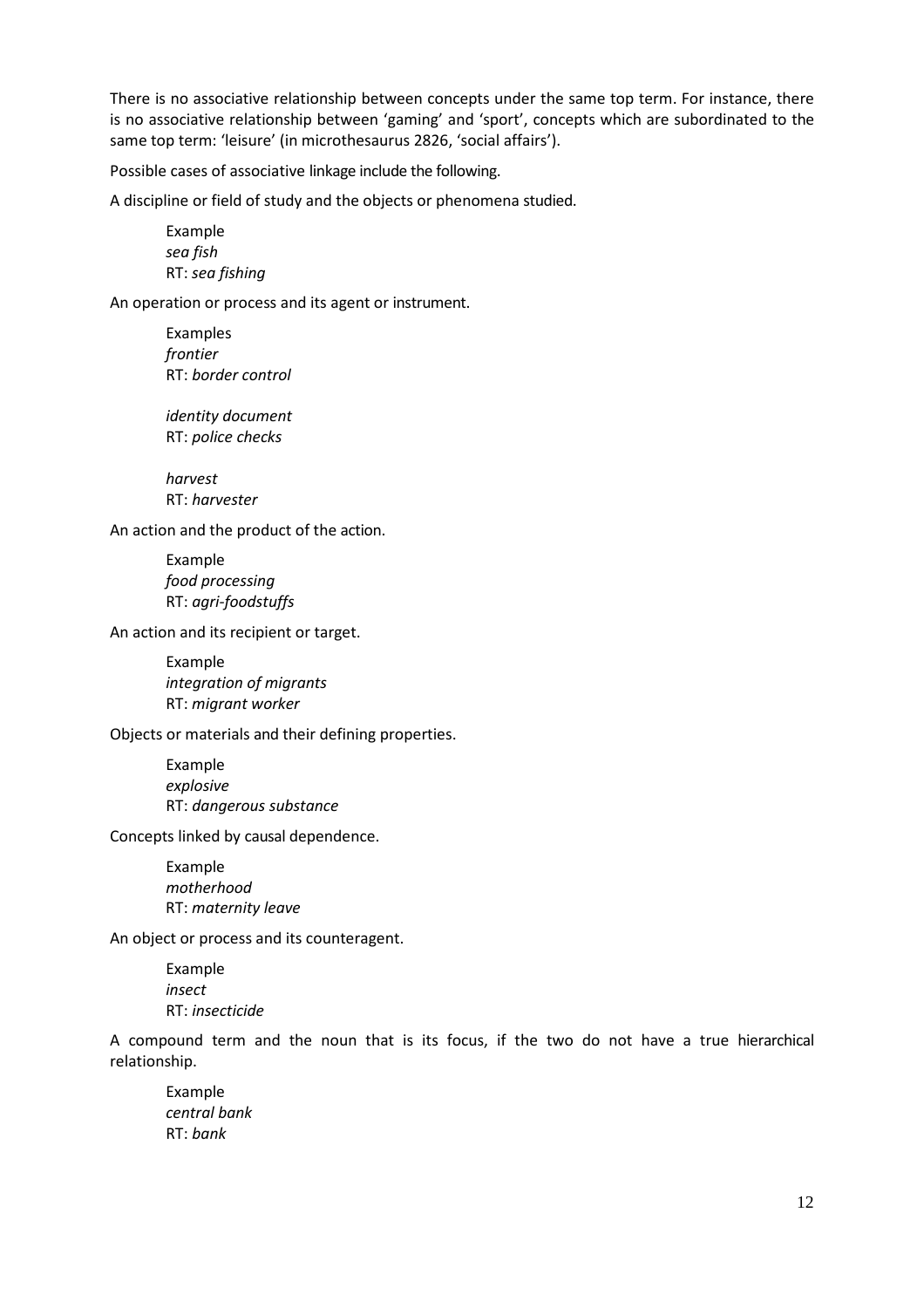## <span id="page-12-0"></span>**9. EuroVoc maintenance**

## **9.1. EuroVoc governance**

<span id="page-12-1"></span>The EuroVoc thesaurus is adapted continually to reflect developments in the fields in which the EU institutions are active, and the changes in its language arrangements.

EuroVoc's value lies in its aim to meet the needs expressed by all of its users while keeping in mind the objective of covering the fields of activity of the EU in a homogeneousfashion.

A maintenance system was established to deal with the administration and maintenance of the thesaurus.

The maintenance team at the Publications Office collects and examines the proposals made by EuroVoc users. The team coordinates the work of the GIL EuroVoc Maintenance Committee and is responsible for IT and technical developments, and for monitoring translations.

The GIL EuroVoc Maintenance Committee, which is made up of representatives of the different EU institutions, evaluates and votes on the proposals and decides on the amendments to be made.

<span id="page-12-2"></span>The GIL Steering Committee supervisesthe project and officially adopts the new versions.

## **9.2. EuroVoc updates**

Continuous maintenance of EuroVoc should be carried out throughout its lifetime. It is essential for adapting to changes both in the natural evolution of terminology and in the scope of the databases or other resources that use EuroVoc.

EuroVoc users are invited to submit their proposals and suggestionsfor amendments via the 'CONTRIBUTE' form available on the EuroVoc section of the Publications Office website [\(1\)](#page-12-3).

The EuroVoc team decides whether or not a new term or concept should be a candidate to be submitted for approval to the GIL EuroVoc Maintenance Committee, which meets twice a year.

The EuroVoc team should evaluate each proposal before its submission to the GIL EuroVoc Maintenance Committee.

If a term is too specific for EuroVoc, it should not be retained as a preferred label.

Example *global value chain* This term is too specific for EuroVoc. The user will be guided to use the more generic term *value chain.*

While the main focus of updates tends to be adding new terms, other changes include:

- adding or changing a scope note, definition, history note or editorial note;
- amending a preferred label or non-preferred label (due to a lexical change or correction of a discrepancy in a cross-language environment);
- deleting a non-preferred label;
- reversing the preference between a preferred and a non-preferred label;
- adding or removing associative relationships.

When a term is amended or deprecated, the change should be reflected everywhere that term appears (i.e. anywhere it is given as a broader term, narrower term or related term and anywhere it is preceded by 'USE' or 'UF').

The impact of the proposed change to a concept should be carefully considered and the proposal submitted for approval to the GIL EuroVoc Maintenance Committee.

<span id="page-12-3"></span> $\overline{\phantom{a}}$ 1 ) <https://op.europa.eu/en/web/eu-vocabularies/th-dataset/-/resource/dataset/eurovoc>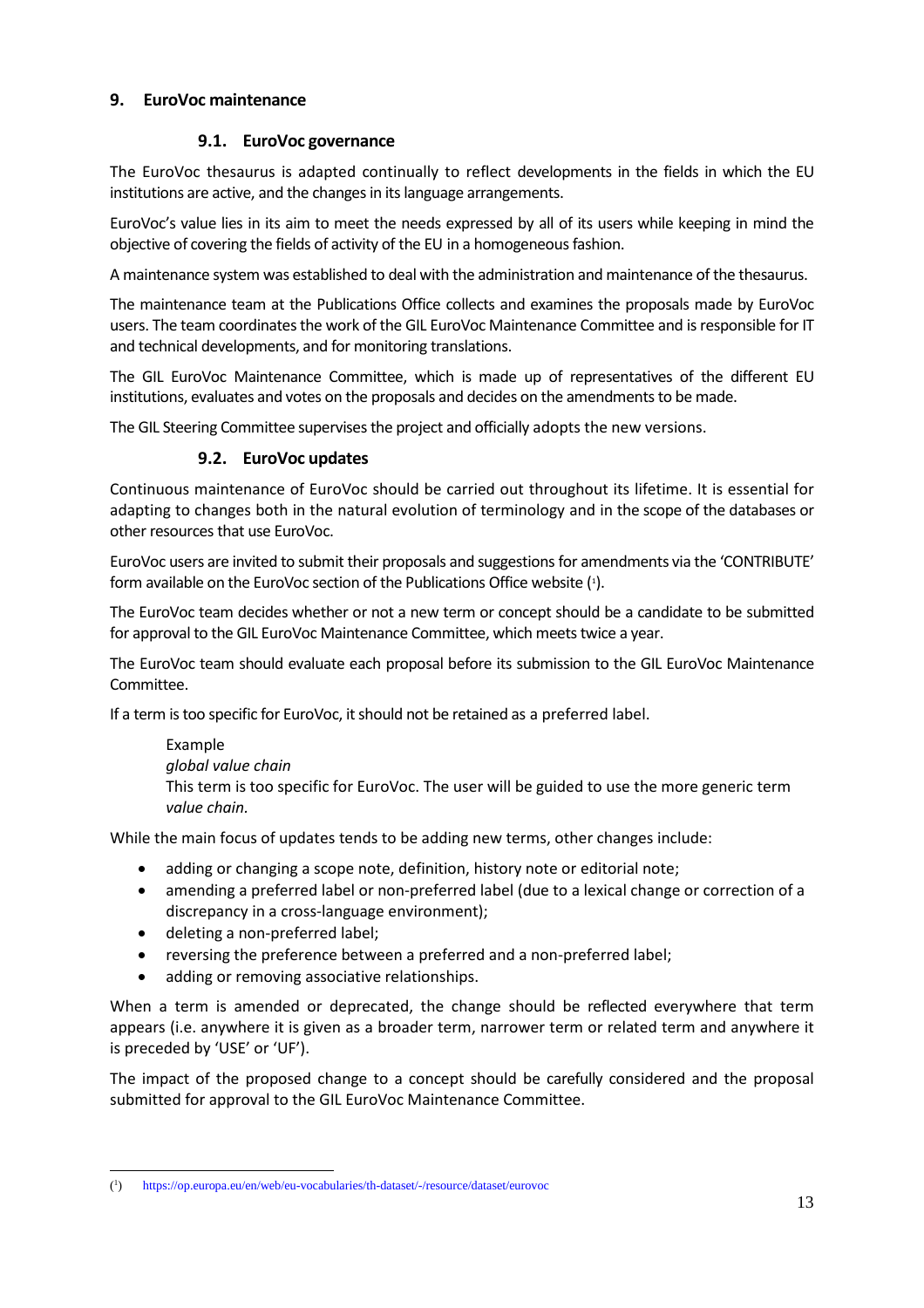## **9.3. Rulesfor deprecated concepts**

<span id="page-13-0"></span>In EuroVoc concepts are never deleted. Instead, concepts become 'deprecated', for one of two reasons, explained below.

An active concept may be deprecated for historical reasons.

Example *EC category B staff* is replaced by *assistant.*

As a rule, since Edition 4.10, if a corporate body changes, the previous name should be deprecated and linked to the current one by the 'isReplacedBy' property and a history note should be added.

A concept may be deprecated for terminological reasons.

Example *atomic bomb* is replaced by *nuclear weapon.*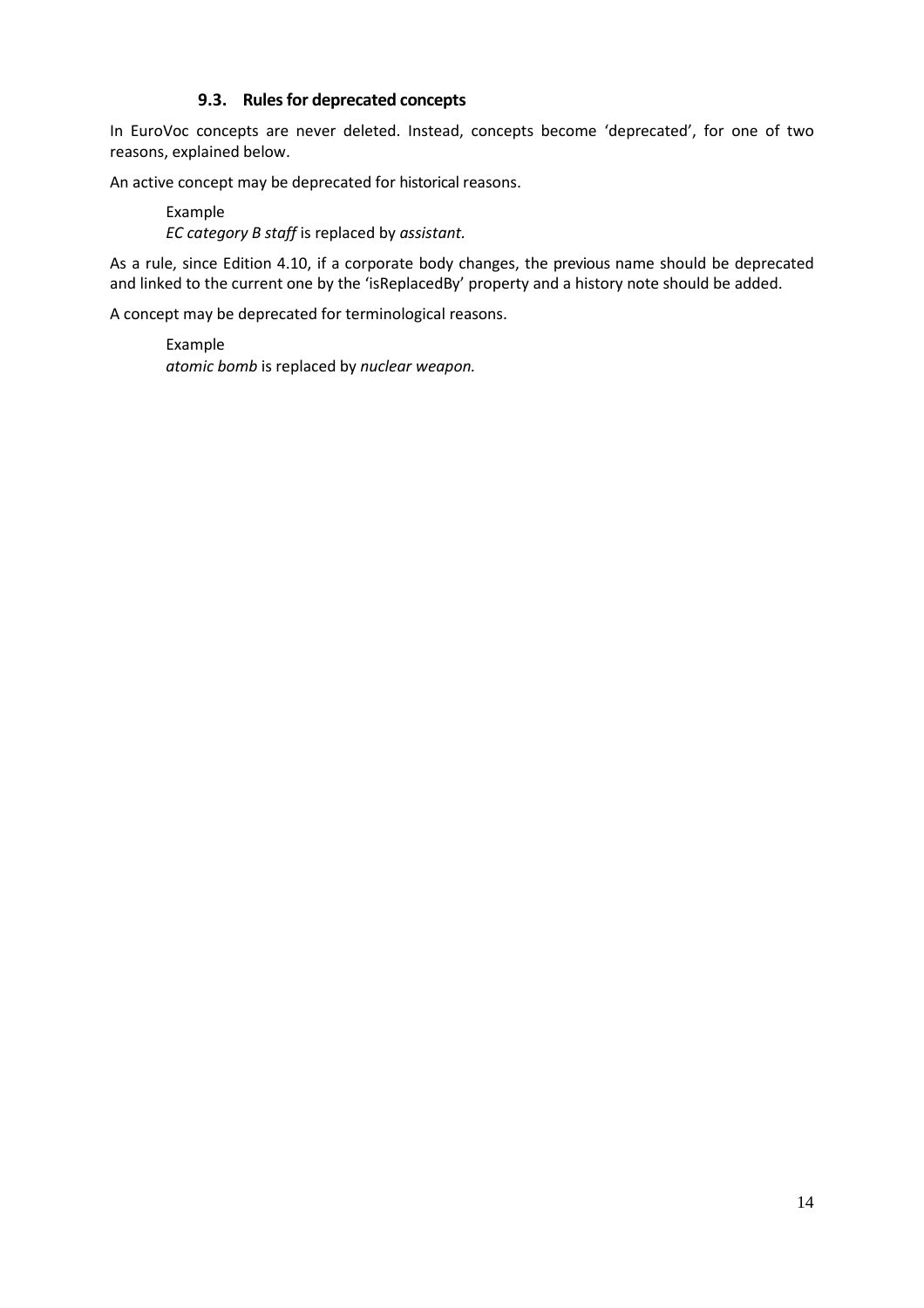## <span id="page-14-1"></span><span id="page-14-0"></span>**10. Appendix**

## **10.1. Thesaurusstandards**

Initially, the EuroVoc thesaurus was compiled in accordance with ISO standards, specifically ISO 25964, *Thesauri and interoperability with other vocabularies*, in two parts.

- *Part 1: Thesauri for information retrieval*, covering monolingual and multilingual thesauri, was issued as a draft international standard in October 2009.
- *Part 2: Interoperability with other vocabularies* is in development.

## **Modelling approach**

<span id="page-14-2"></span>The EuroVoc ontology is an extension of the W3C recommendation [SKOS,](https://www.w3.org/TR/skos-primer/#secdocumentation) including SKOS-XL.

## **10.2. Glossary of terms**

- **Alignment.** Establishment of a variable degree of correspondence at the concept level between two data sets (controlled vocabularies).
- **Associative relationship.** Relationship between two concepts that are not related hierarchically but share a strong semantic connection. See also Related term.
- **Broader term (BT).** Preferred label for a concept that is broader than the one in question. See also Hierarchical relationship.
- **Coined term.** New term created to express a concept for which no suitable term exists in the required language.
- **Compound equivalence.** Relationship or mapping in which a term or concept in one context is represented by two or more terms or concepts in another.
- **Compound term.** Term that can be split morphologically into separate components.
- **Concept.** Unit of thought or abstract entity independent of terms used to express it.
- **Controlled vocabulary.** Prescribed list of terms, headings or codes, each representing a concept.
- **Cross-language equivalence.** Relationship between terms that represent the same concept in different languages.
- **Editorial note.** Bibliographical references used during the creation of a concept but not published.
- **Entry term.** Term provided in a controlled vocabulary, not for direct use in metadata, but for the purpose of guiding the user to another term that can be used as a category label, subject heading or preferred label. See also Non-preferred label.
- **Equivalence mapping.** Mapping that states that the concept in the target vocabulary is considered identical in scope to the concept in the source vocabulary. See also Equivalence relationship.
- **Equivalence relationship.** Relationship between two terms in a thesaurus that both represent the same concept.
- **Generic term.** See Broader term.
- **Hierarchical relationship.** Relationship between two concepts where the scope of one falls completely within the scope of the other. See also Broader term, Narrower term.
- **History note (HN).** A short note on the history and evolution of the concept: if it has changed over time, if it has replaced any other term, etc.
- **Homograph.** One of two or more words that have the same spelling but different meanings.
- **Index term.** Term assigned to a document in the process of indexing.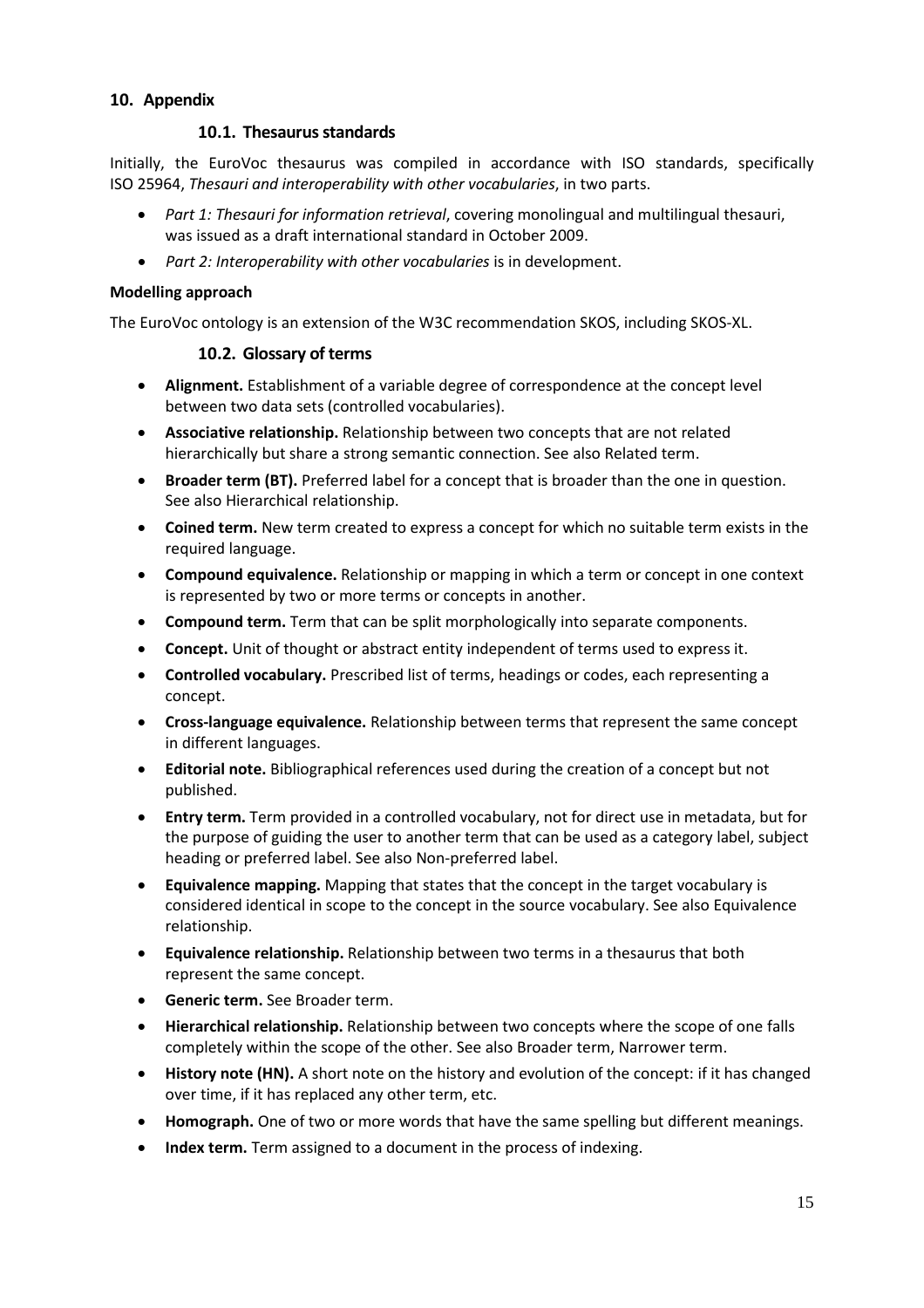- **Indexing.** Intellectual analysis of the subject matter of a document to identify the concepts represented in it, and allocation of the corresponding index terms to allow the information to be retrieved.
- **Information retrieval.** All the techniques and processes used to identify documents from a collection or network of information resources that are relevant to a need for information.
- **Loan term.** Term borrowed from another language that has become accepted in the borrowing language.
- **Mapping.** Typed relation between two concepts belonging to two different data sets (controlled vocabularies).
- **Metadata.** Data that identify attributes of a document typically used to support functions such as location, discovery, documentation, evaluation and/or selection.
- **Microthesaurus (MT).** Subset of a thesaurus, usually containing terms from a subject area narrower than the scope of the whole thesaurus.
- **Narrower term (NT).** Preferred label for a concept that is narrower than the one in question.
- **Non-preferred label.** Term that is not assigned to a document but is provided as an entry point in the thesaurus.
- **Ontology.** Specification of a conceptual model in which concepts, properties, relationships, functions, constraints and axioms are all explicitly defined.
- **Preferred label.** Term used to represent a concept when indexing.
- **Quasi-synonym.** One of two or more terms whose meanings are generally regarded as different in ordinary usage but which may be treated as labels for the same concept in a given controlled vocabulary.
- **Related term (RT).** Preferred label for a concept that has an associative relationship with the one in question.
- **Scope note (SN).** Note that defines or clarifies the semantic boundaries of a concept as it is used in the structured vocabulary.
- **Sibling term.** One of two or more preferred labels with the same immediate broader term.
- **Specificity.** Capability of a structured vocabulary to express a subject in depth and in detail.
- **Synonym.** One of two or more terms denoting the same concept.
- **Synonym ring.** Controlled vocabulary with synonyms or near-synonyms for each concept. There is no designated preferred term or label. All terms are equal and point to each other, as in a ring. A synonym ring connects a set of terms that are considered semantically equivalent for the purposes of information/document retrieval. Through the use of a synonym ring, a concept can be described by multiple synonymous or quasi-synonymous terms. Thus, a concept and any piece of information tagged with it will be retrieved if any of the terms included in a synonym ring is used in a search request. While concept labels are displayed to end-users, synonym rings are not, even if automatically involved every time a search is run.
- **Taxonomy.** A set of controlled vocabulary terms organised into a hierarchical structure. Each term in a taxonomy has one or more parent/child relationships to other terms in the taxonomy.
- **Term.** Word or phrase used to label a concept. Thesaurus terms can be either preferred labels or non-preferred labels.
- **Top term.** Preferred label representing a concept that has no broader concept in the thesaurus.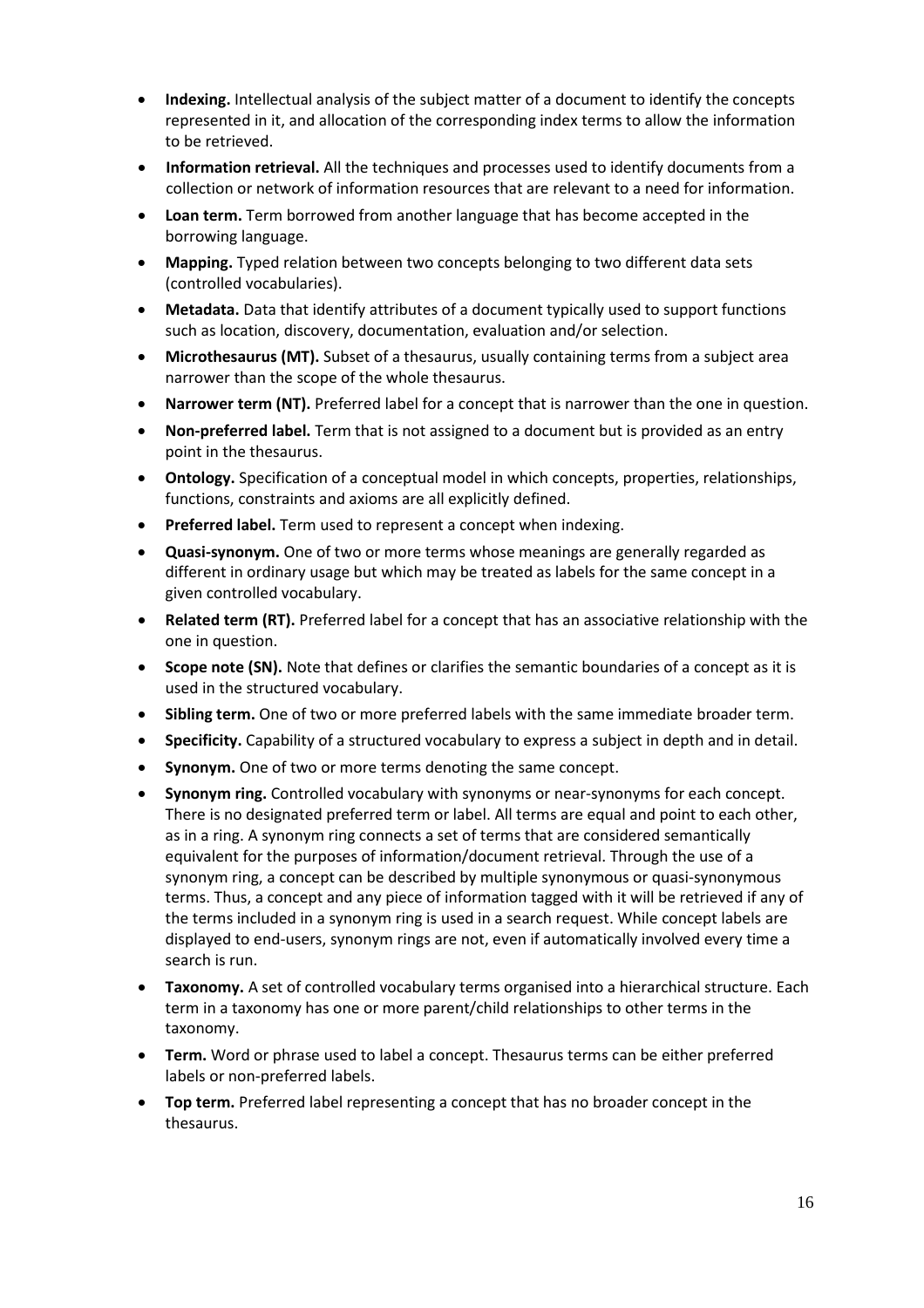### **10.1. Publications**

<span id="page-16-0"></span>Stellato, A., Fiorelli, M., Lorenzetti, T., Turbati, A., Keizer, J., van Gemert, W., [Dechandon,](http://www.semantic-web-journal.net/content/vocbench-3-collaborative-semantic-web-editor-ontologies-thesauri-and-lexicons-1) D., [Laaboudi-Spoiden,](http://www.semantic-web-journal.net/content/vocbench-3-collaborative-semantic-web-editor-ontologies-thesauri-and-lexicons-1) C., Gerencsér, A., Waniart, A. and Costetchi, E., 'VocBench 3: a Collaborative Semantic Web Editor for Ontologies, Thesauri and Lexicons', Semantic Web Journal, 2019.

[Dechandon,](https://www.asling.org/tc40/?page_id=1354) D., Costetchi, E., Gerencsér, A. and Waniart, A., 'When terminology work and semantic web meet: Ways to help to improve the discoverability of data and their re-use, to provide terminologists with new technological solutions and to contribute to the creation of linguistic assets for linguists', Translating and the Computer Conference, 2018.

[Strohmeiher,](http://library.ifla.org/1686/) R. W., van Gemert, W., Laaboudi, C. and Waniart, A., 'Optimizing subject access to legal resources: EuroVoc and VocBench. Benefits of using multilingual controlled vocabularies and an open source collaborative tool for their maintenance', paper presented at the International Federation of Library Associations and Institutions World Library and Information Congress, 2017.

Stellato, A., Turbati, A., Fiorelli, M., [Lorenzetti,](http://ceur-ws.org/Vol-1937/paper4.pdf) T., Costetchi, E., Laaboudi, C., van Gemert, W. and [Keizer,](http://ceur-ws.org/Vol-1937/paper4.pdf) J., 'Towards VocBench 3: Pushing collaborative development of thesauri and ontologies further beyond', proceedings of the 17th European Networked Knowledge Organization Systems Workshop co-located with the 21st International Conference on Theory and Practice of Digital Libraries, *CEUR Workshop Proceedings*, 2017, Vol. 1937, pp. 39–52.

More [publications](https://scholar.google.com/scholar?hl=fr&as_sdt=0%2C5&q=eurovoc&btnG=)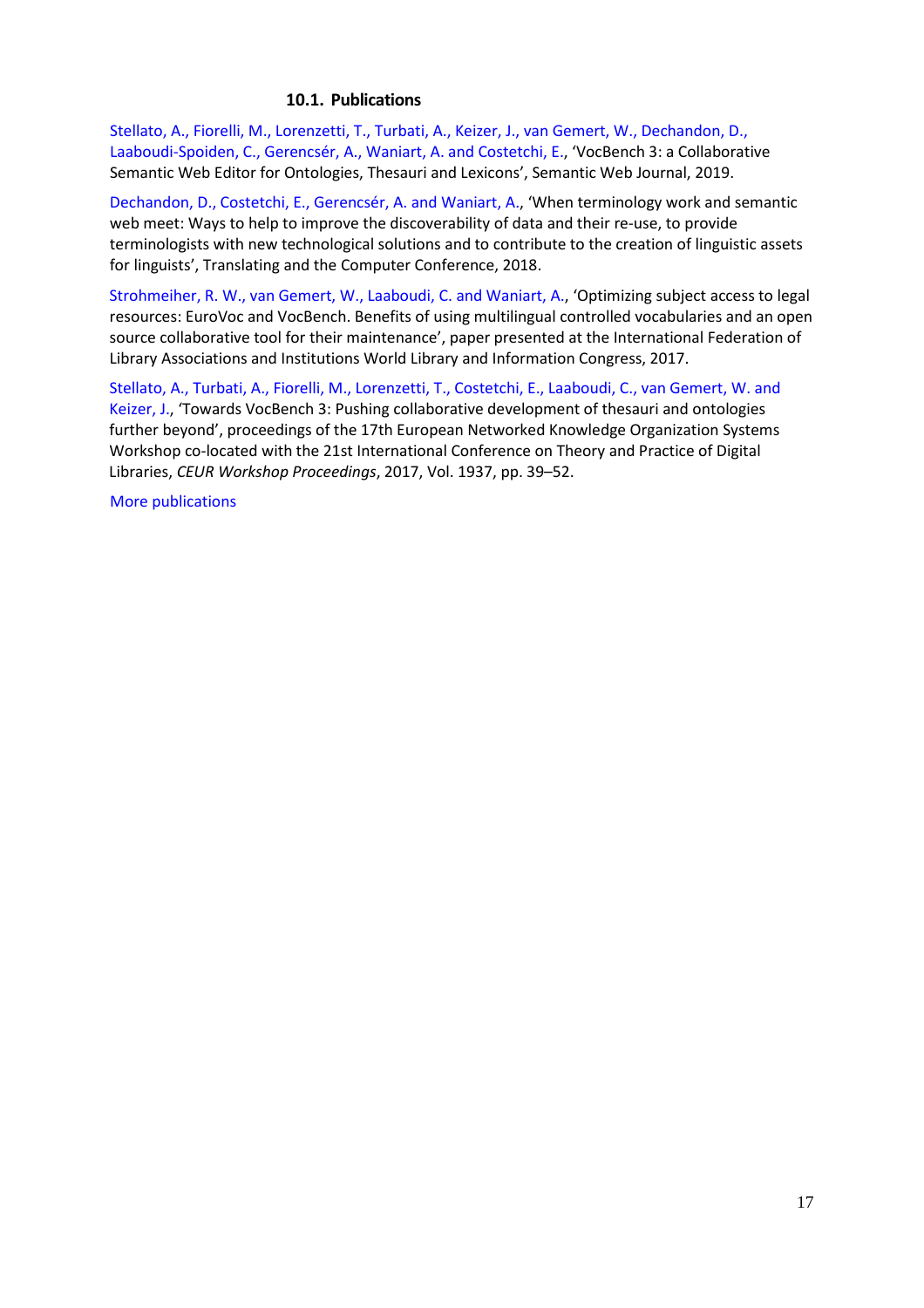## <span id="page-17-0"></span>**11. List of EuroVoc domains and microthesauri**

A domain is the field of knowledge to which a concept belongs.

In EuroVoc  $(2)$  $(2)$  $(2)$ , domains are represented by two-digit codes; their microthesauri are represented by four-digit codes comprising the domain code followed by a further two digits.

04 POLITICS

- 0406 political framework
- 0411 political party
- 0416 electoral procedure and voting
- 0421 parliament
- 0426 parliamentary proceedings
- 0431 politics and public safety
- 0436 executive power and public service

## 08 INTERNATIONAL RELATIONS

- 0806 international affairs
- 0811 cooperation policy
- 0816 international balance
- 0821 defence

## 10 EUROPEAN UNION

- 1006 EU institutions and European civil service
- 1011 European Union law
- 1016 European construction
- 1021 EU finance

#### 12 LAW

- 1206 sources and branches of the law
- 1211 civil law
- 1216 criminal law
- 1221 justice
- 1226 organisation of the legal system
- 1231 international law
- 1236 rights and freedoms

#### 16 ECONOMICS

- 1606 economic policy
- 1611 economic growth

<span id="page-17-1"></span> $\overline{a}$ 2 ) Latest edition: June 2020.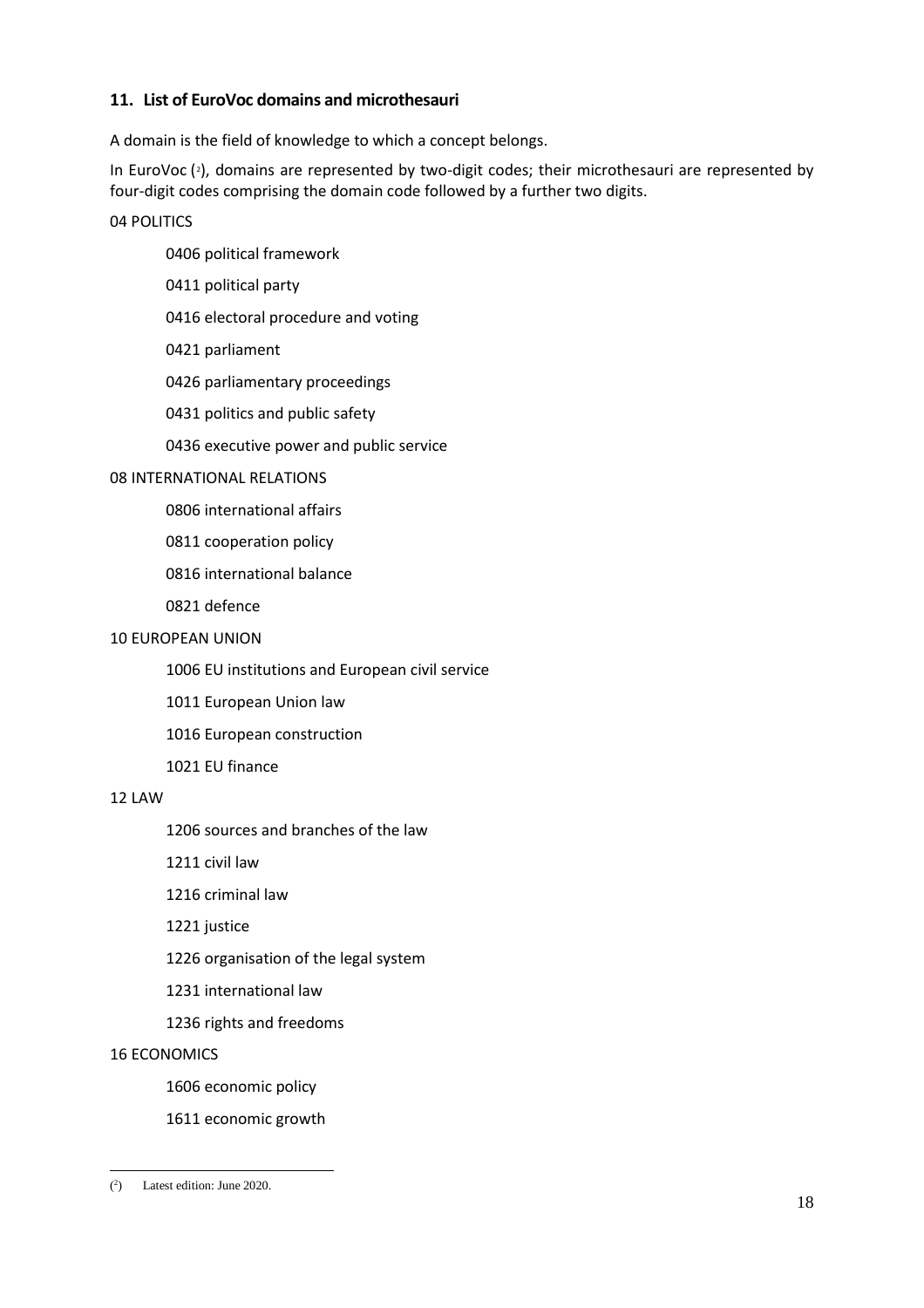1616 regions and regional policy

1621 economic structure

1626 national accounts

1631 economic analysis

#### 20 TRADE

- 2006 trade policy
- 2011 tariff policy
- 2016 trade
- 2021 international trade
- 2026 consumption
- 2031 marketing
- 2036 distributive trades

#### 24 FINANCE

- 2406 monetary relations
- 2411 monetary economics
- 2416 financial institutions and credit
- 2421 free movement of capital
- 2426 financing and investment
- 2431 insurance
- 2436 public finance and budget policy
- 2441 budget
- 2446 taxation
- 2451 prices

#### 28 SOCIAL QUESTIONS

2806 family

- 2811 migration
- 2816 demography and population
- 2821 social framework
- 2826 social affairs
- 2831 culture and religion
- 2836 social protection
- 2841 health
- 2846 construction and town planning

#### 32 EDUCATION AND COMMUNICATIONS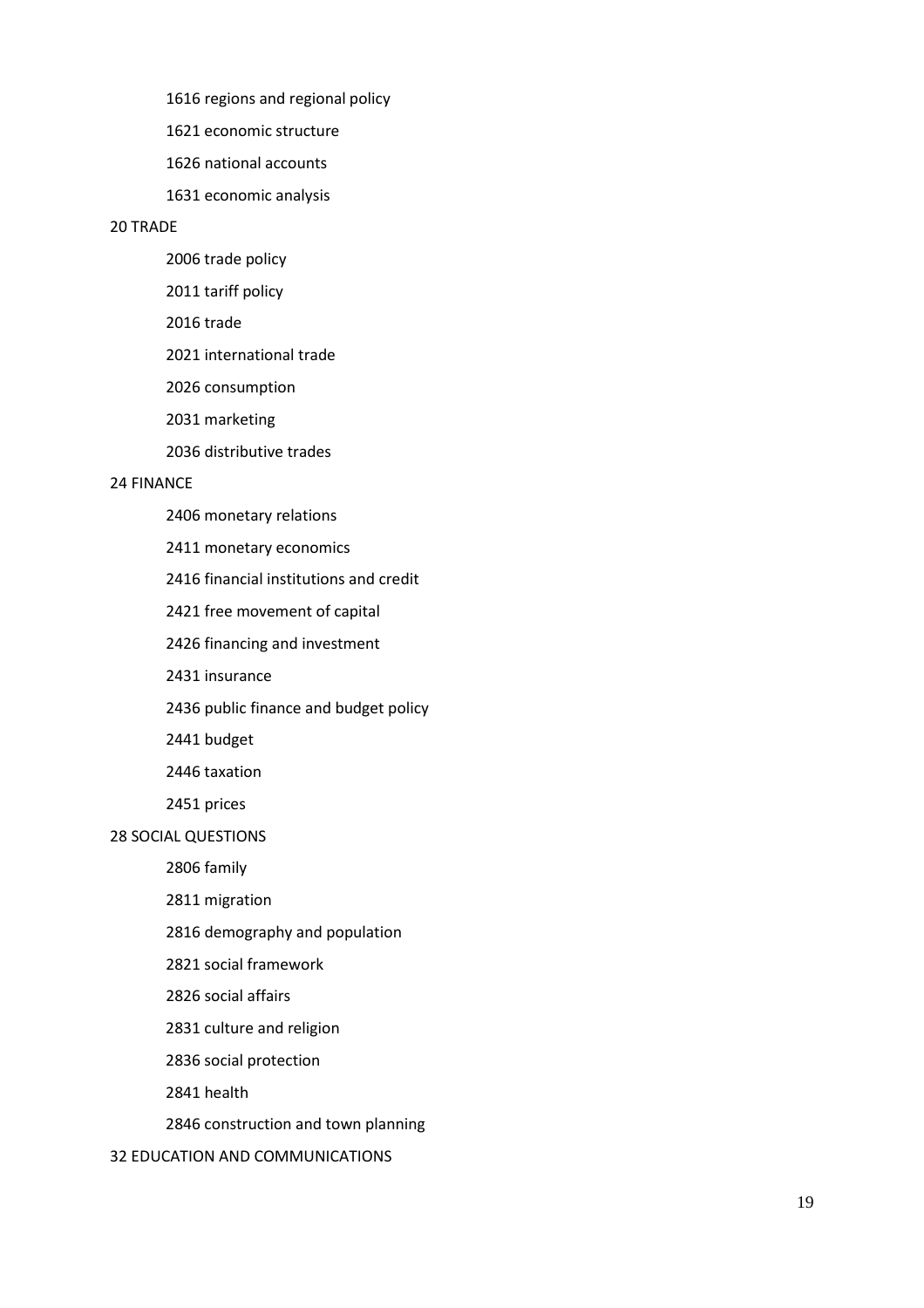3206 education

3211 teaching

3216 organisation of teaching

3221 documentation

3226 communications

3231 information and information processing

3236 information technology and data processing

#### 36 SCIENCE

3606 natural and applied sciences

3611 humanities

#### 40 BUSINESS AND COMPETITION

4006 business organisation

4011 business classification

4016 legal form of organisations

4021 management

4026 accounting

4031 competition

## 44 EMPLOYMENT AND WORKING CONDITIONS

4406 employment

4411 labour market

4416 organisation of work and working conditions

4421 personnel management and staff remuneration

4426 labour law and labour relations

#### 48 TRANSPORT

4806 transport policy

4811 organisation of transport

4816 land transport

4821 maritime and inland waterway transport

4826 air and space transport

#### 52 ENVIRONMENT

5206 environmental policy

5211 natural environment

5216 deterioration of the environment

56 AGRICULTURE, FORESTRY AND FISHERIES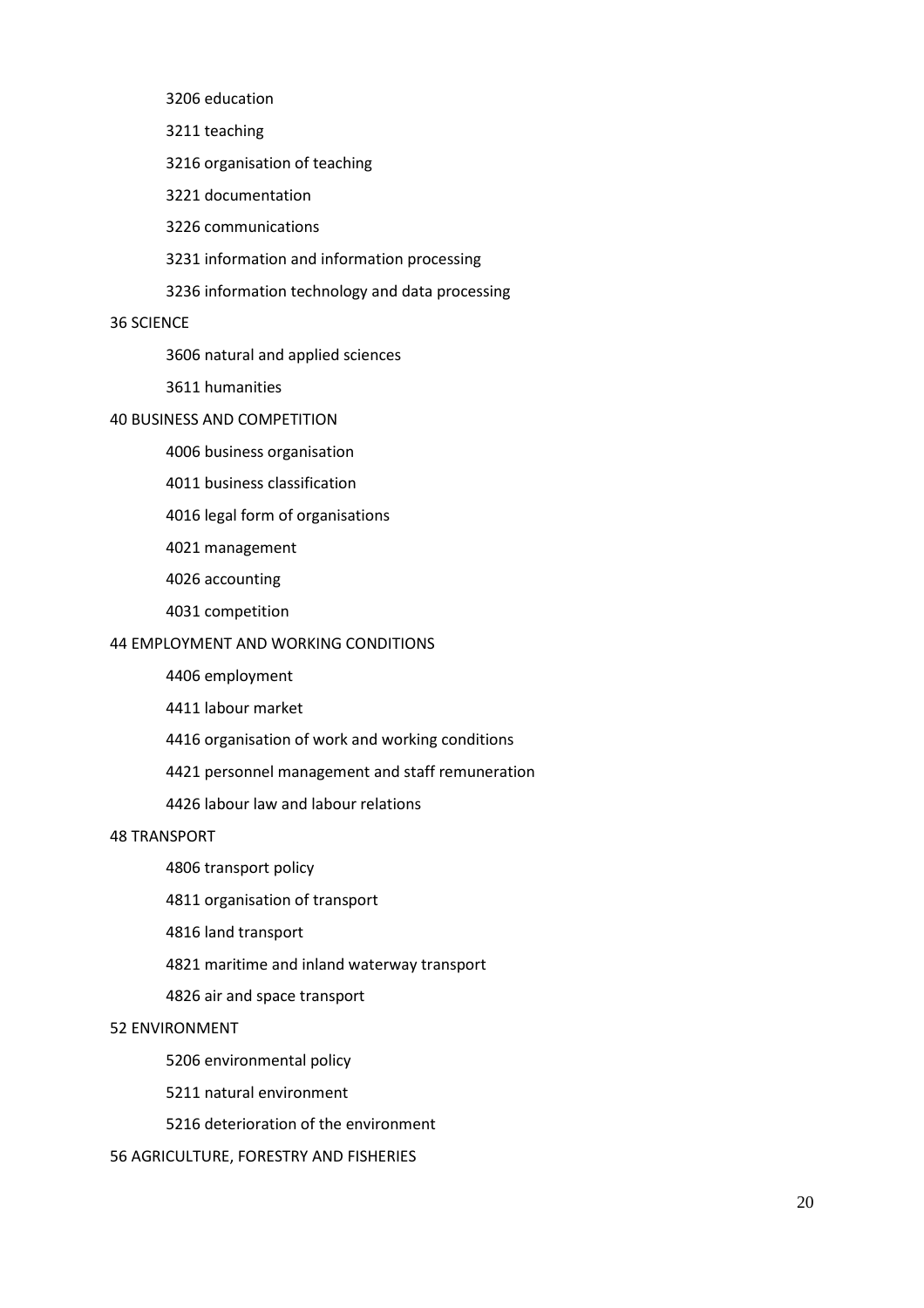5606 agricultural policy

5611 agricultural structures and production

5616 farming systems

5621 cultivation of agricultural land

5626 means of agricultural production

5631 agricultural activity

5636 forestry

5641 fisheries

#### 60 AGRI-FOODSTUFFS

6006 plant product

6011 animal product

6016 processed agricultural produce

6021 beverages and sugar

6026 foodstuff

6031 agri-foodstuffs

6036 food technology

#### 64 PRODUCTION, TECHNOLOGY AND RESEARCH

6406 production

6411 technology and technical regulations

6416 research and intellectual property

#### 66 ENERGY

6606 energy policy

6611 coal and mining industries

6616 oil industry

6621 electrical and nuclear industries

6626 soft energy

#### 68 INDUSTRY

6806 industrial structures and policy

6811 chemistry

6816 iron, steel and other metal industries

6821 mechanical engineering

6826 electronics and electrical engineering

6831 building and public works

6836 wood industry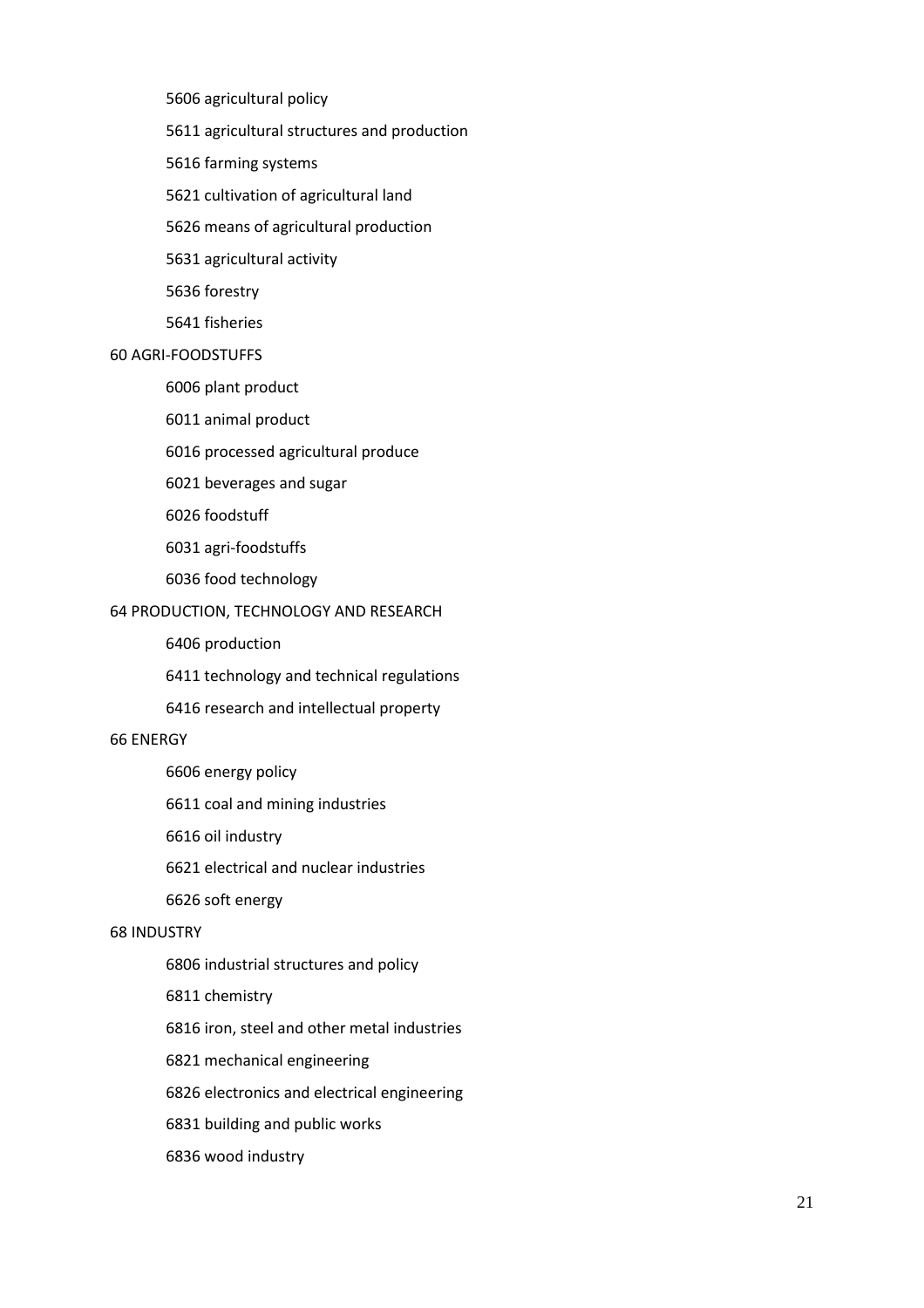6841 leather and textile industries

6846 miscellaneous industries

## 72 GEOGRAPHY

7206 Europe

7211 regions of EU Member States

7216 America

7221 Africa

7226 Asia and Oceania

7231 economic geography

7236 political geography

7241 overseas countries and territories

76 INTERNATIONAL ORGANISATIONS

7606 United Nations

7611 European organisations

7616 extra-European organisations

7621 world organisations

7626 non-governmental organisations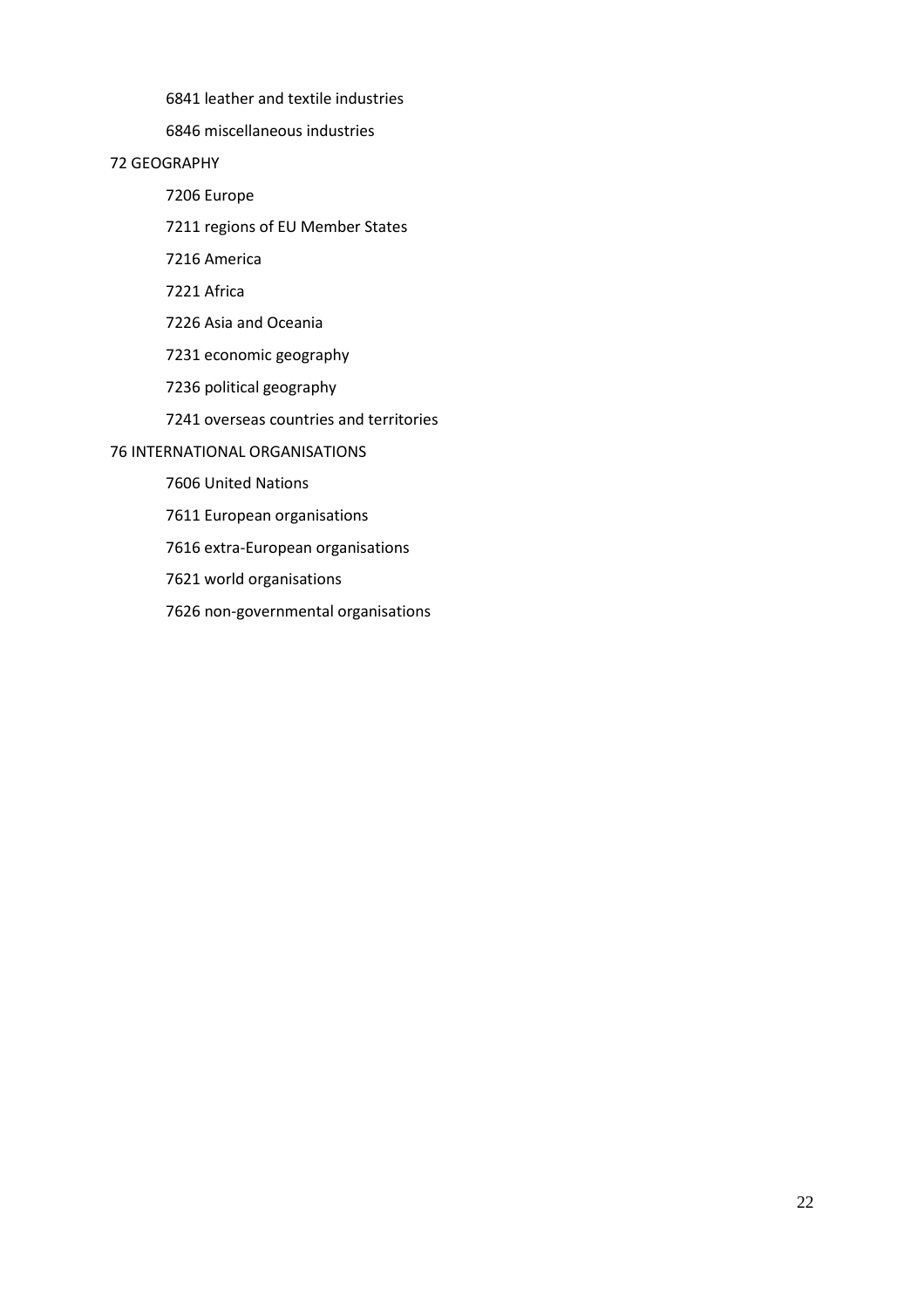## <span id="page-22-0"></span>**12. How to use the EuroVoc thesaurusfor indexing EU information**

The aim of EuroVoc is to provide the information management and dissemination services with a coherent indexing tool for the effective management of their documentary resources, and to enable users to carry out documentary searches using a controlled vocabulary.

EuroVoc is used as an indexing tool for the EUR-Lex documentary collection, as a search tool on the EUR-Lex website and as subject metadata for notices.

This handbook encompasses non-exhaustive information. New examples and concrete rules will be added as needed.

<span id="page-22-1"></span>

| Concept in           | <b>Microthesaurus</b> | Definition and scope note             | Examples from EU                           |  |
|----------------------|-----------------------|---------------------------------------|--------------------------------------------|--|
| <b>EuroVoc</b>       |                       |                                       | publications                               |  |
| operation of         | 1006 EU               | The way in which the European         | The European Union -<br>$\bullet$          |  |
| the Institutions     | institutions and      | Union functions, with its own         | What it is and what it                     |  |
|                      | European civil        | legislature and executive, as         | does                                       |  |
|                      | service               | well as an independent judiciary      | <b>EFCA Programming</b><br>$\bullet$       |  |
|                      |                       | and a central bank.                   | Document-                                  |  |
|                      |                       |                                       | <b>Multiannual work</b>                    |  |
|                      |                       | Use also for EU bodies.               | programme 2019-2020                        |  |
|                      |                       |                                       | and annual work                            |  |
|                      |                       |                                       | programme 2019                             |  |
|                      |                       |                                       | <b>More publications</b><br>$\bullet$      |  |
| <b>EU strategy</b>   | 1016 European         | Political directions and priority     |                                            |  |
|                      | construction          | areas for longer-term EU              |                                            |  |
|                      |                       | actions used as a basis for the       |                                            |  |
|                      |                       | European Commission's Work            |                                            |  |
|                      |                       | Programme and for legislative         |                                            |  |
|                      |                       | and non-legislative initiatives.      |                                            |  |
| <b>EU</b> activity   | 1016 European         | The EU's overall political            |                                            |  |
|                      | construction          | strategy is developed jointly by      |                                            |  |
|                      |                       | the European Council, the             |                                            |  |
|                      |                       | <b>European Council President and</b> |                                            |  |
|                      |                       | the President of the                  |                                            |  |
|                      |                       | Commission. The Commission            |                                            |  |
|                      |                       | proposes policies and laws to         |                                            |  |
|                      |                       | implement that strategy.              |                                            |  |
| <b>EU</b>            | 1016 European         | Scheme that identifies the            |                                            |  |
| programme            | construction          | detailed actions necessary to         |                                            |  |
|                      |                       | implement a strategy.                 |                                            |  |
| <b>EU</b> financial  | 1021 EU finance       | European Union measures of            |                                            |  |
| <i>instrument</i>    |                       | financial support provided on a       |                                            |  |
|                      |                       | complementary basis from the          |                                            |  |
|                      |                       | budget in order to address one        |                                            |  |
|                      |                       | or more specific policy               |                                            |  |
|                      |                       | objectives of the Union.              |                                            |  |
| activity report      | 3221                  | Report prepared by a delegated        | <b>Eurojust Annual Report</b><br>$\bullet$ |  |
| (EU)                 | documentation         | authorising officer outlining the     | 2018                                       |  |
| <b>USE: activity</b> |                       | performance of his duties, and        | <b>2017 Annual Activity</b><br>$\bullet$   |  |
| report               |                       | financial and management              | <b>Report - Directorate-</b>               |  |
|                      |                       | information.                          | <b>General for Trade</b>                   |  |

**12.1. EU institutions and activities**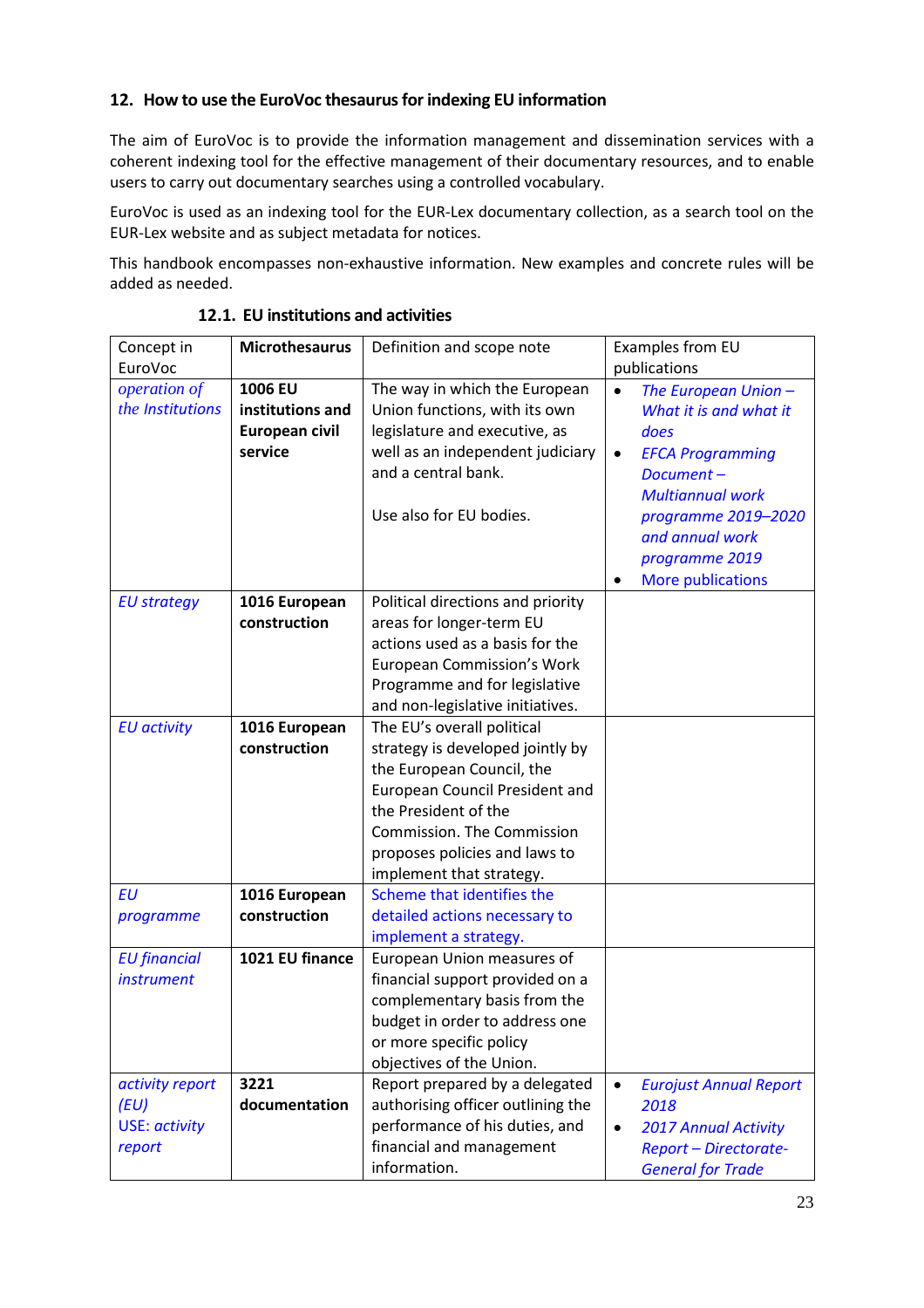|  |                            | <b>Annual activity reports</b> |
|--|----------------------------|--------------------------------|
|  | Use in connection with the |                                |
|  | institution concerned.     |                                |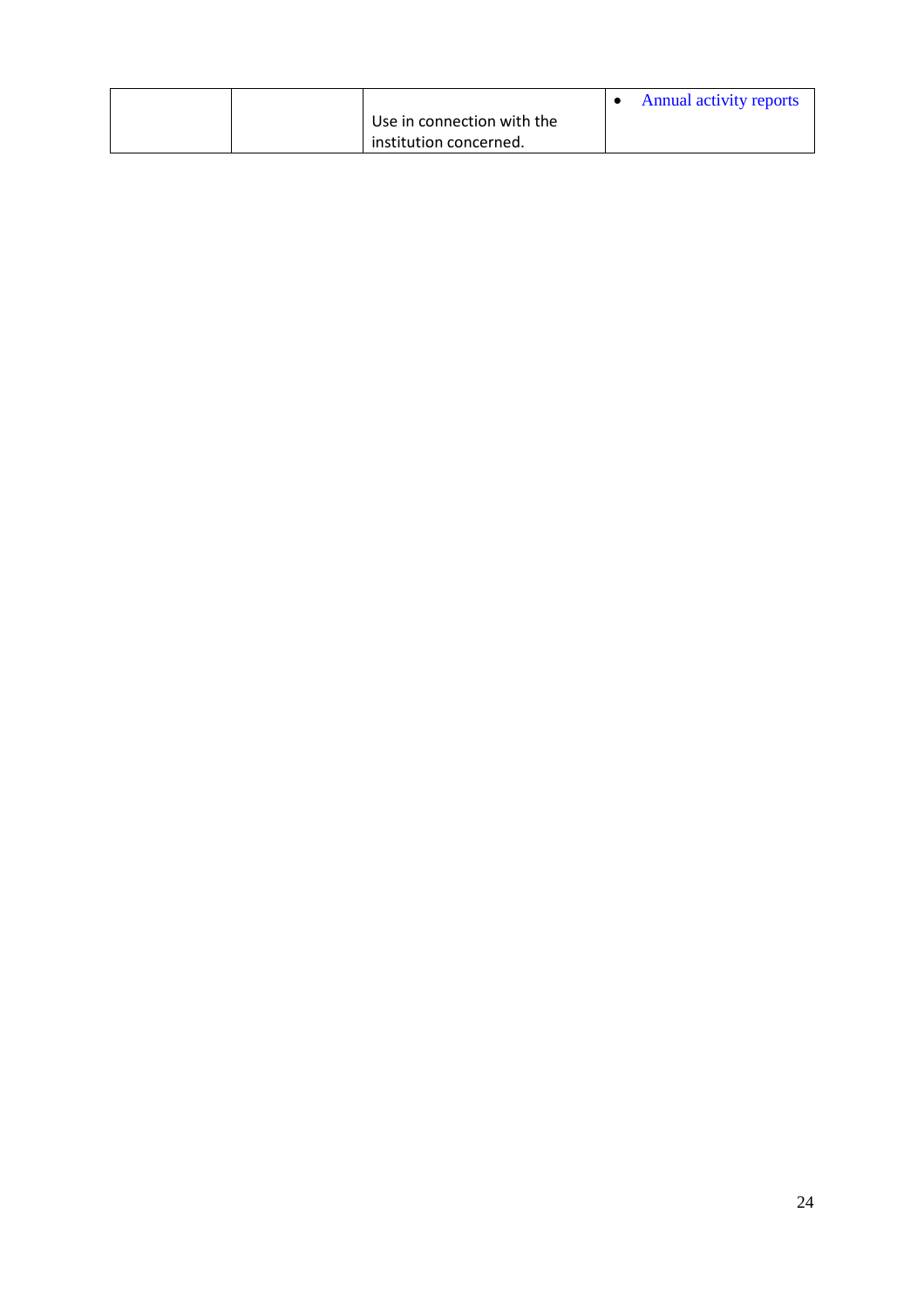## **12.2. EU policies**

<span id="page-24-0"></span>Concepts are classified by relevant domain/microthesaurus.

Examples

*common agricultural policy* is placed in MT 5606, 'agricultural policy'. *EU competition policy* is placed in MT 4031, 'competition'.

If a concept could be used in either a national or an EU context but is recommended to be used only in the context of the EU, it is followed by '(EU)'.

Example *interinstitutional relations (EU)* is only used for describing relations between EU institutions, while *interinstitutional relations* describes relations between the institutions in a Member State.

## **12.3. EU programmes and legislation**

<span id="page-24-1"></span>For the indexing of EU legislative acts (directives, regulations and decisions), which derive from the treaties, the descriptions will combine a concept from that domain and one from the domain of the subject matter of the act.

EU policies are implemented through a wide range of programmes and funds which provide financial support to hundreds of thousands of beneficiaries. The programmes are indexed with [EU programme](https://op.europa.eu/en/web/eu-vocabularies/th-concept/-/resource/eurovoc/5315?uri=http://eurovoc.europa.eu/5315) and/or [EU financial instrument](https://publications.europa.eu/en/web/eu-vocabularies/th-concept/-/resource/eurovoc/1460) and thei[r respective policy areas.](https://ec.europa.eu/info/about-european-commission/eu-budget/spending/topic/eu-funding-programmes-2014-2020_en)

For example, the LIFE programme is the EU's financial instrument for supporting environmental, nature conservation and climate action projects throughout the EU. Documents on the programme will be indexed with two concepts: EU programme + EU environmental policy.

The names of EU programmes should be harmonised with the EU programme authority table (see: [https://op.europa.eu/en/web/eu-vocabularies/at-dataset/-/resource/dataset/eu-programme\)](https://op.europa.eu/en/web/eu-vocabularies/at-dataset/-/resource/dataset/eu-programme).

Example *REACH* USE: *chemicals legislation* as the preferred label and *REACH*, the name of regulation, as an alternative label.

Example of a directive *Bolkestein Directive* USE: *Services Directive* as the preferred label and *Bolkestein Directive*, the name of the directive, as an alternative label.

## <span id="page-24-2"></span>**12.4. EU institutions and bodies**

For EU institutions and bodies, the preferred label should conform to the *Interinstitutional Style Guide*.

If an institution's acronym/initialism is mentioned in its founding regulation, it is to be used as the preferred label.

Example PrefLabel: *Frontex* AltLabel: *European Border and Coast Guard Agency*

## **12.5. Use pre-coordinated termsfor EU activities**

<span id="page-24-3"></span>EuroVoc, originally created specifically for processing the documentary collection of the EU institutions, contains a large number of pre-coordinated terms in the field of EU activities. These precoordinated terms (e.g. 'import (EU)') exist in parallel with 'simple' terms (e.g. 'import'), either with a